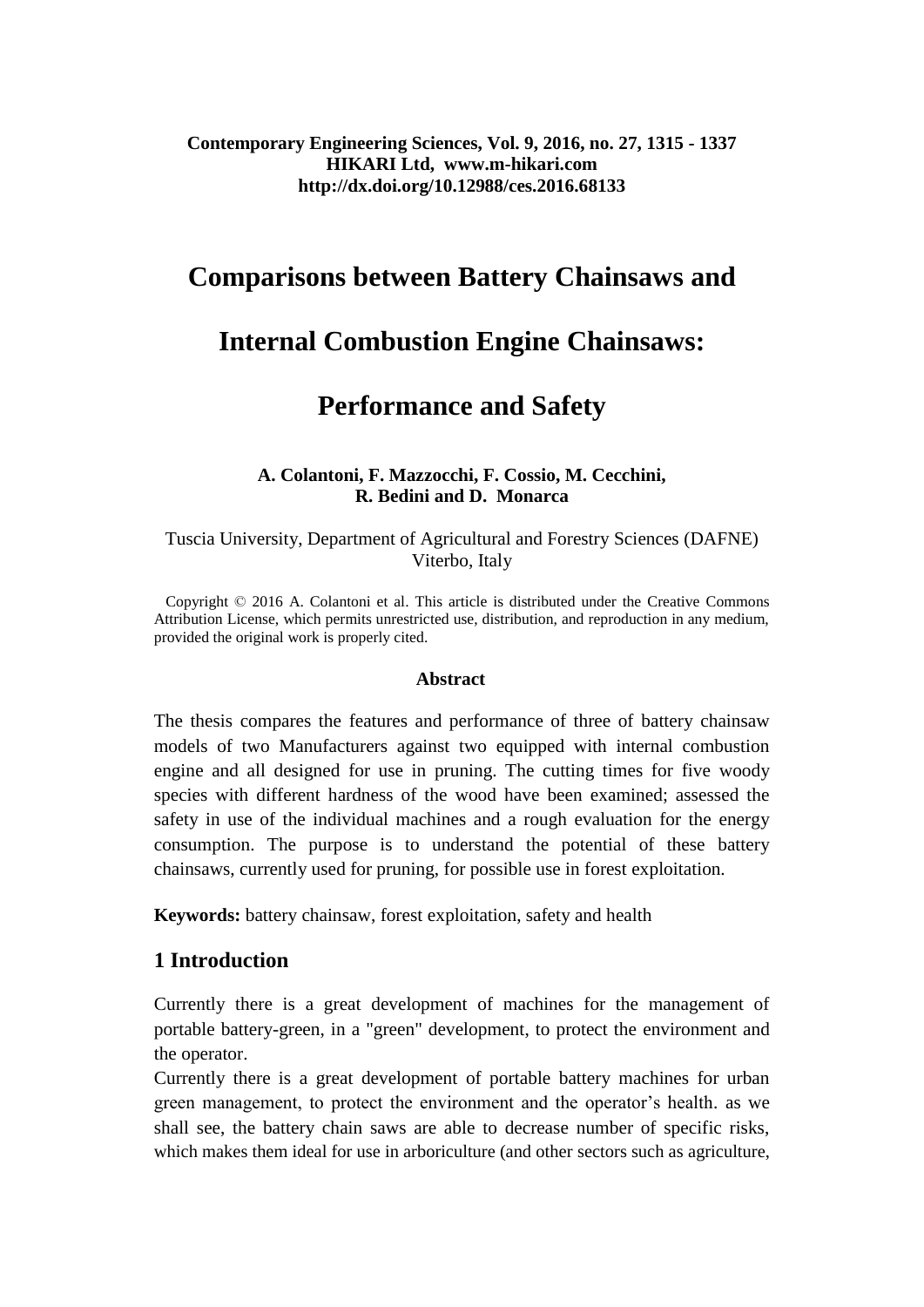food industries, etc.) where occupational hazards are high and it is important to minimize (Mazzocchi et al. 2015, Cecchini et al. 2010 b, Marucci et al. 2012, Marucci et al 2013, Di Giacinto et. al. 2012). Electric instruments technology has been developed deeply, but is newly introduced in the urban green areas management, because of the need to have a relatively high power but away from the public network (Blanco et al. 2013, Blanco et al. 2014), and for all the duration of the working day. Latterly development of batteries, has led to a sufficiently high level of power and durability, suitable for this purpose, with considerably reduced weights compared to older types of battery. Moreover, Lithium-ion batteries could now be recycled with an efficiency of 97% w/w of the valuable battery active materials (Hanisch C.et al 2015, Boubaker et al. 2014). In this study were taken into the cordless chainsaws exam, in two different types: with built-in battery and separate battery to take backpack.

# **2 Materials and methods**

For comparisons, in this work, have been used different machines, which represent the most advanced technology available for operators, provided from the market.

Small chainsaws were selected, since light compact equipment, are necessary for pruning with very short bars, because of the diameter of the branches cut that rarely exceeds 10-15 cm. At the same time a discrete power is necessary, to cut easily hard or dry wood.

They were taken into consideration:

- Pellenc Selion C15- top handle backpack battery chainsaw;
- Pellenc Selion C20- top handle backpack battery chainsaw;
- Stihl MSA160C-BQ- battery forestry-shaped chainsaw;
- Stihl MS192T- 2-stroke pruning chainsaw;
- Stihl MS200T-2-stroke pruning chainsaw;
- Used battery are the following:
- Pellenc Poly 5- ULiB Battery, with charger;
- Stihl AP 160- Lithium ion battery, with fast charger AL 300.

## *2.1 Data acquisition mode.*

The key parameter to judge the performance of a chainsaw is the cutting speed. A valid machine must have a low cutting time, in relation to the diameter and to the test species. Two operators are needed to detect this gave, the first dealt with the cutting with the machine in question, the second fitted with chronometric table, taking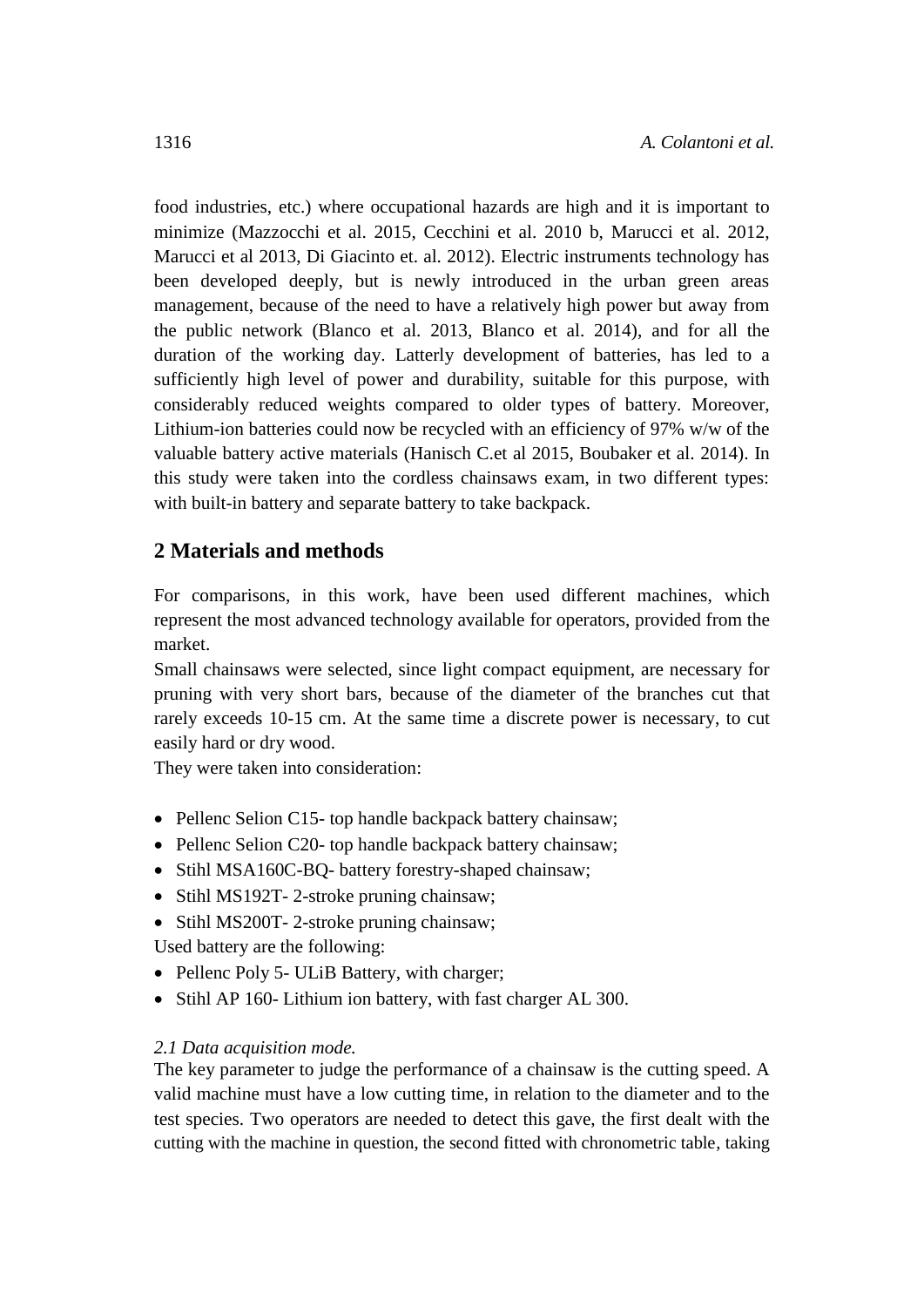the cutting time and reported on a special grid where also write the diameter of the branch. The cutting times are obtained with a chronometric table, equipped with four analog chronometers, of which one is used for the relief of the total times, the three other alternately actuated by a lever may be used for the relief of partial rates. On the chronometric table sheets can be fixed to write rapidly the measured times. The detection accuracy is the hundredth of a minute.

Since those chain saws intended mainly for use in pruning, it is chosen to detect the timing of diameters from 30 to 100 mm, given that beyond this cutting diameter is provoke major wounds to the plants and below, to obtain a good cutting, the hacksaw or tin snips are required.

To detect the size of the branch subjected to cutting, the tree calliper, for larger diameters (in excess of 60mm) was used, while for smaller diameters (from 30 to 60mm) the caliber was used.

A small part of the test however was extended to larger diameters, in which the Stihl MS 200 T was used, whose scope also extends to fell small trees. The material for the tests has been found on different work sites, where the required size logs were identified, and taken to a square where once placed on an easel, it started cutting and detect time. They were only used branches and green trunks.

Both operators were provided with the appropriate personal protective equipment: chainsaw protection trousers class 1, chainsaw protection boots class 1 cutresistant, protective glasses and earplugs and the operator which was cutting wore also safety helmet.

*2.2 Features of the used machines (declared by the manufacturer).*

### **Pellenc Selion C15-C20**

The Selion C15 is the first electronic chainsaw introduced by the French company in 2008, which was joined by the model Selion C20 with more power (in 2010). Both of reduced dimensions but with a 30cm long bar, brushless electric motor, able to develop 1500W to 2000W for the C15 and C20, very light because the battery is not incorporated but is brought to backpack. The engine is connected directly to the pinion that moves the chain and therefore the friction and the speed reducer are absent. The chain brake has an electronic



clutch, controlled by a sensor which reacts to the machine falling or bouncing, and is also equipped with fixed grip front protection.

The chain tension adjustment is automatic, just engage the guide on the tool head that tends properly via a spring mechanism, while removing the chain cover is facilitated by an integrated removable key. The oil flow is electronically controlled,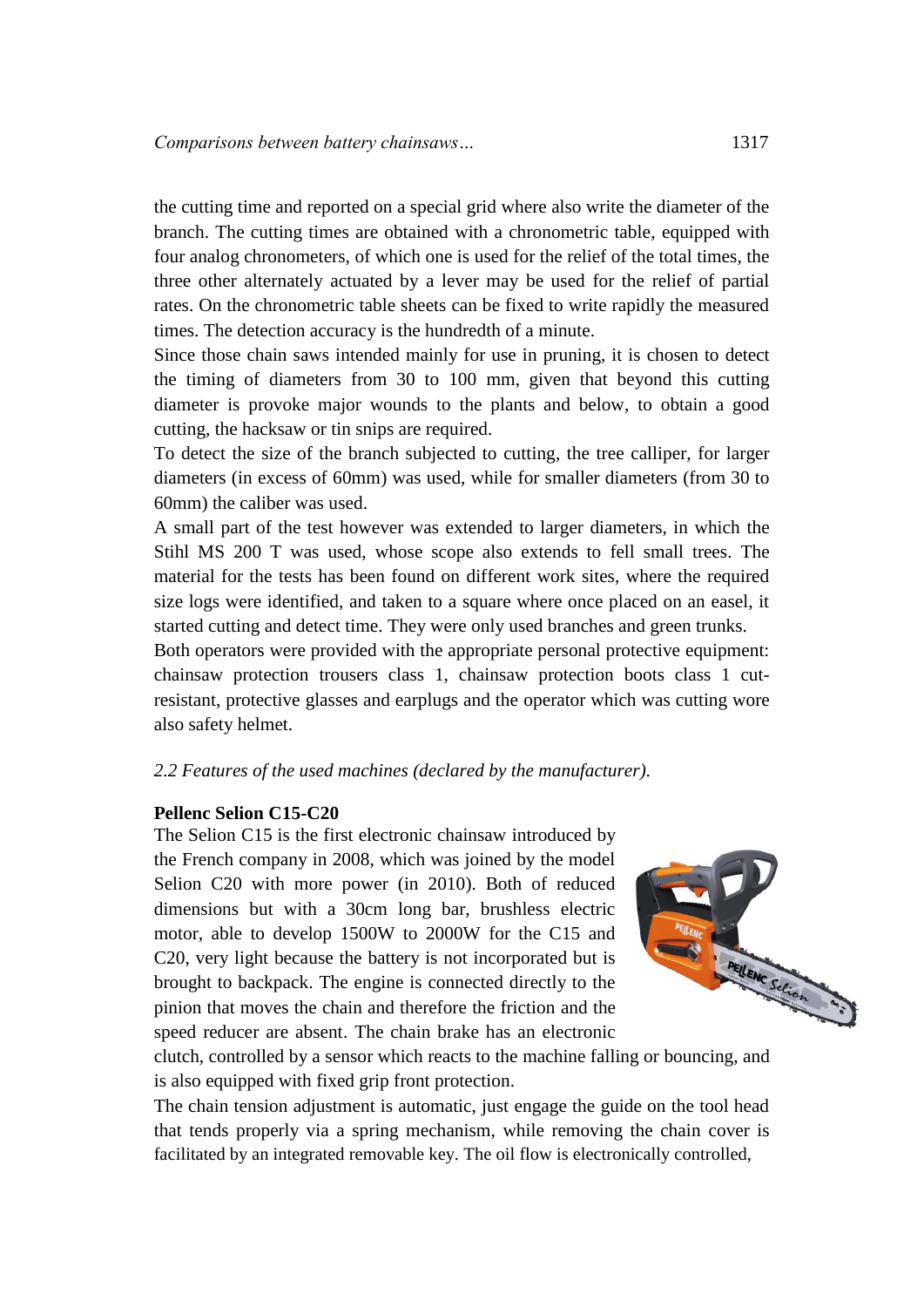depending on the absorption of the motor, to avoid waste, and the start of the engine is controlled by the double pulse trigger can only be activated if you press the handle positioned security simultaneously. The energy delivery depends on the absorption of torque, required at the time of the cut, thus optimizing fuel consumption.

| <b>Features</b>                 | U.M.    | <b>Pellenc Selion C15</b>                 | <b>Pellenc Selion C20</b>                       |
|---------------------------------|---------|-------------------------------------------|-------------------------------------------------|
| Weight*                         | kg      | 2                                         | 2                                               |
| Power                           | kW      | 1,5 at 5400 rpm                           | 2 at 6200 rpm                                   |
| Chain speed                     | m/s     | 10,3                                      | 14,4                                            |
| Guide bar                       | cm      | 30                                        | 30                                              |
| Saw chain                       |         | Oregon $\frac{1}{4}$ Micro<br>Chisel 25AP | Micro<br>$\frac{1}{4}$<br>Oregon<br>Chisel 25AP |
| Measured power<br>sound level   | dB(A)   | 84                                        | 84                                              |
| Guaranteed sound<br>power level | dB(A)   | 96                                        | 96                                              |
| Vibration level<br>(left)       | $m/s^2$ | 4,2                                       | 2,8                                             |
| Oil tank capacity               |         | 0.25                                      | 0,25                                            |

**Table 1.** Technical data: Pellenc Selion C15 e C20

\* without guide bar, saw chain and oil

#### **Stihl MSA 160C-BQ**

The Stihl MSA C-BQ cordless chainsaw is the first of the German House, and keeps the traditional design with rear handle for the right hand and tophandle for the left hand. Also here there is an electronically controlled brushless motor. The battery is inserted in the machine, vertically, right behind the front handle, which is protected by hand guards that acts as a switch for the chain block in



case of impact or kickback. The chain tension is adjusted by the rotation of a wheel located over the drive sprocket, which also owns an integrated lever to loosen and tighten the chain cover.

This model has supplied the chain brake Quick Stop Super, which locks the chain not only in case of activation of the front hand guard, but also in the case of the throttle trigger release. To work more comfortable, a belt where to place the battery is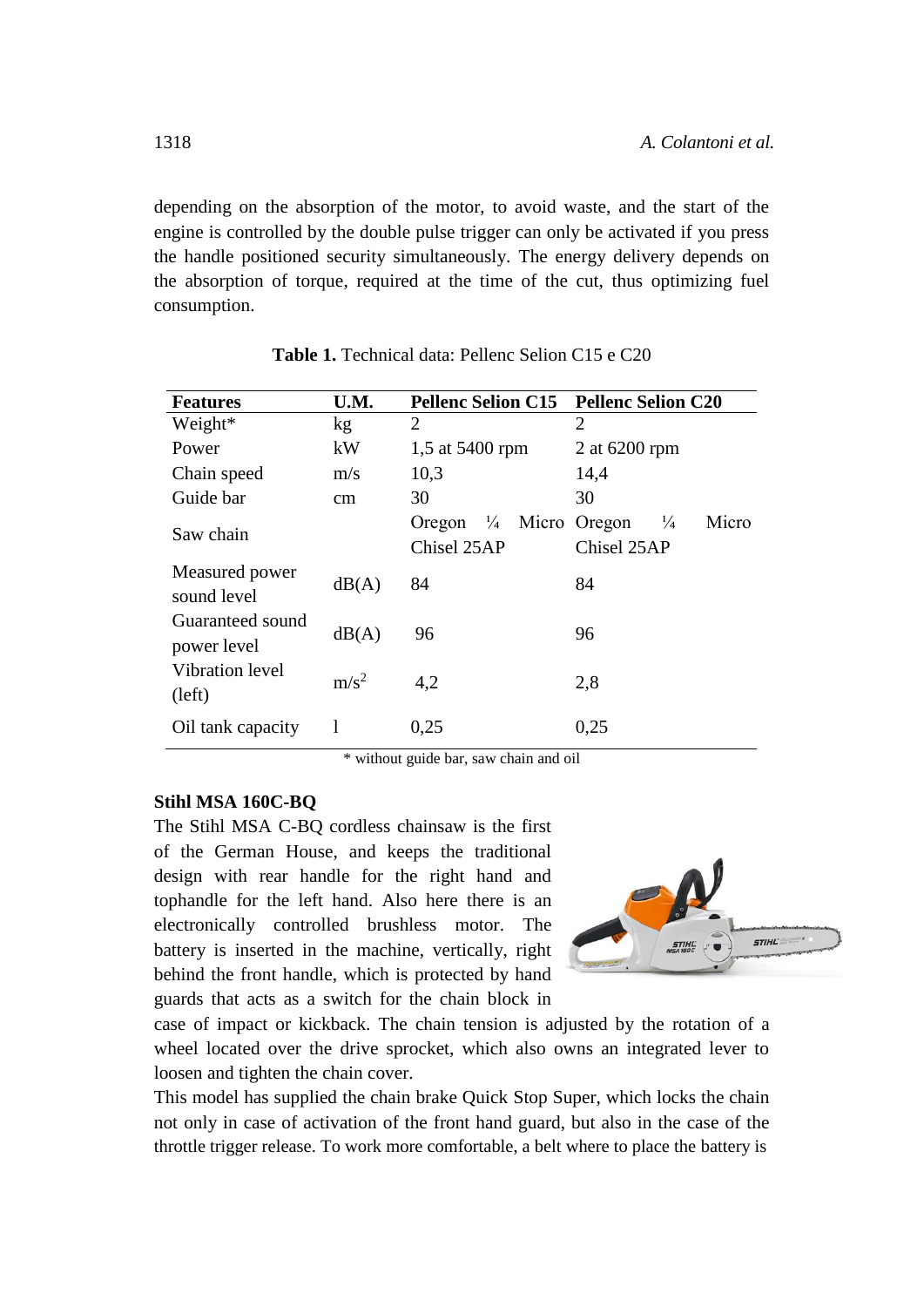available. Operator can connect it to the chain saw by a cable, reducing the overall weight of 1.7 kg in order of work.

| <b>Features</b>              | <b>U.M.</b>       | Stihl MSA 160 C-BQ |
|------------------------------|-------------------|--------------------|
| Wheight whitout battery      | kg                | 3,2                |
| Wheight with battery         | kg                | 4,9                |
| Guide bar                    | cm                | 30                 |
| Saw chain                    | $^{\prime\prime}$ | $\frac{1}{4}$ PM3  |
| Power sound level            | dB(A)             | 98                 |
| Sound power level            | dB(A)             | 88                 |
| Vibration level (left/right) | $m/s^2$           | 2,0/2,0            |

**Table 2.** Technical data: Stihl MSA 160 C-BQ

#### **Stihl MS 192 T**

It is the lightest of the Stihl chainsaw for the maintenance of the trees at the time of testing. It is equipped with the ignition microprocessor to minimize the bounces startup. The handle is mounted on anti-vibration dampers to reduce the perception of vibrations by the operator. It is equipped with a low bounce chains and you can



mount the carving bar to work with greater precision. Mounts a 30 cm long guidebar and with its 2-stroke engine, it develops 1.3kW. The side chain tensioning is operated from the supplied wrench to unscrew the plug. It owns the manual fuel pump to facilitate the start-up after a period of inactivity. The closures of the tanks can be opened without tools, but ensure a perfect fluid seal. The safety devices are the classic: accelerator with security, front hand guard button that actuates the chain brake in the event of a collision, chain catcher mounted beneath the pinion to decrease the speed of impact of the chain in case of breakage.

| <b>Features</b> | <b>U.M.</b>   | Stihl<br><b>MS192T</b> |
|-----------------|---------------|------------------------|
| Displacement    | $\text{cm}^3$ | 30,1                   |
| Weight*         | $\log$        | 3,1                    |
| Power           | kW            | 1,2                    |
| Guide bar       | cm            | 30                     |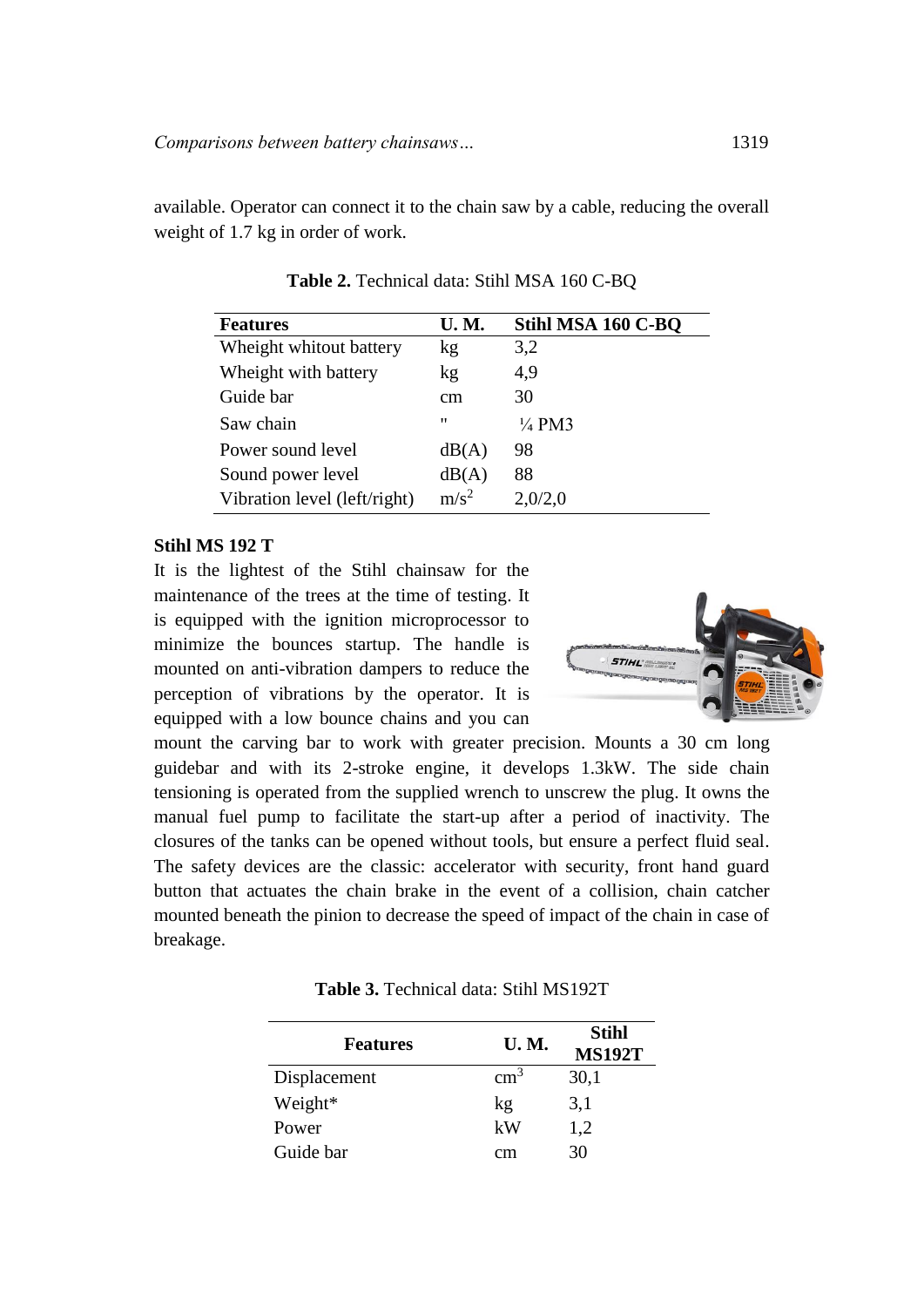| Saw chain pitch                        | "     | 3/8 P   |  |  |
|----------------------------------------|-------|---------|--|--|
| Sound pressure level                   | dB(A) | 109     |  |  |
| Sound power level                      | dB(A) | 97      |  |  |
| Vibration level left/right             | m/s2  | 2,9/3,1 |  |  |
| * without guide bar, saw chain and oil |       |         |  |  |

#### *Stihl MS 200 T*

A lightweight and powerful precision chainsaw, designed to work specifically for arborists. It has good handling thanks to the top handle and good balance. Fitted with 35 cm long guide bar and low bounce chain for higher safety in use. It mounts an oil pump with adjustable flow, a compensator that maintains the fuel-air mixture even when increased air filter dirt. It is equipped



with a damping element integrated in the tear-starting system that absorbs peak of force generated during start-up, making them uniform and facilitating the setting in motion (Stihl ElastoStart). The oil pump is supplied with adjustable flow, for precision dosing of the required amount of oil depending on the type of wood and the cutting length. The chain lock mechanism kicks in with "bump" on the traditional protection of the left hand. The chain tensioner is lateral and operated from the supplied wrench to unscrew the plug. The right handle locates the throttle control with an attached security on top, and the ignition command, shutdown and cold ignition.

| <b>Features</b>            | <b>U.M.</b>       | <b>Stihl MS200 T</b> |
|----------------------------|-------------------|----------------------|
| Displacement               | $\text{cm}^3$     | 35,2                 |
| Weight *                   | kg                | 3,6                  |
| Power                      | kW                | 1,7                  |
| Guide bar                  | cm                | 35                   |
| Saw chain pitch            | $^{\prime\prime}$ | 3/8 P                |
| Sound pressure level       | dB(A)             | 109                  |
| Sound power level          | dB(A)             | 98                   |
| Vibration level left/right | m/s <sup>2</sup>  | 3,4/3,8              |
| Chain speed                | m/s               | 26                   |

| Table 4. Technical data: Stihl MS200T |  |  |  |
|---------------------------------------|--|--|--|
|---------------------------------------|--|--|--|

\* without guide bar, saw chain and oil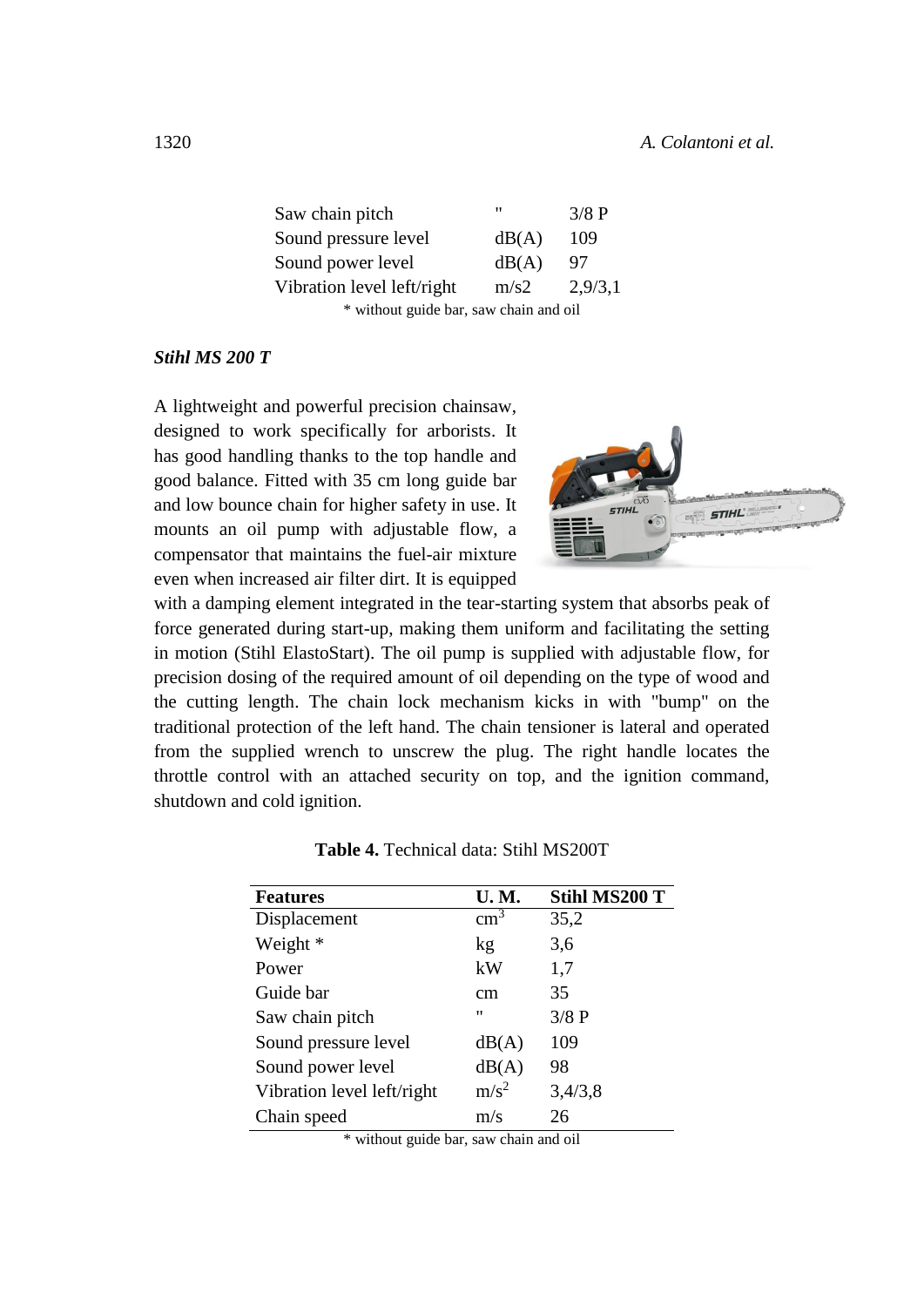## *2.3Used batteries*

#### **Pellenc Poly 5**

The ULiB Poly 5 battery is designed specifically to deliver high power as that required by chainsaws C15 and C20 and for use in pruning climbing. The whole is structured to be carried on the shoulders like a backpack. The lithium-polymer components are less heated of other elements, and it allows to have a greater power at the moment of cutting, while maintaining the reduced weight, as well as the dimensions: thickness of only 45mm. The ergonomic vest allows the operator to move freely while climbing. The



display autonomy expressed in percentage (1-99%) and the sockets for charging and the cable coupling of the instrument are present.

**Table 5.** Technical data: Pellenc ultra lithium battery poly 5

| <b>Features</b> | <b>U.M.</b> | <b>Pellenc Ultra Lithium Battery Poly 5</b> |
|-----------------|-------------|---------------------------------------------|
| Total weight    | kg          | 3,6                                         |
| Voltage         | V           | 50,2                                        |
| Amperage        | Ah          | 10,6                                        |
| Stored energy   | Wh          | 500                                         |
| Life cycle      | cicli       | 1200                                        |
| Kind            |             | Lithium-polymer                             |

### **Stihl AP 160**

This is a very powerful battery with lithium ions, which must be inserted inside the chain saw, hangs pushing it to the bottom and can be removed by pressing two buttons on the machine head. In the upper part of the battery there is the indicator displays the state of charge formed by 4 LED representing 1/4, 2/4, 3/4, 4/4 autonomy.



**Table 6.** Technical data: Stihl AP160

| <b>Features</b> | <b>U.M.</b> | Stihl AP 160    |
|-----------------|-------------|-----------------|
| Total weight    | kg          | 1,7             |
| Voltage         | V           | 36              |
| Amperage        | Ah          | 4,5             |
| Stored energy   | Wh          | 160             |
| Kind            |             | Lithium-polymer |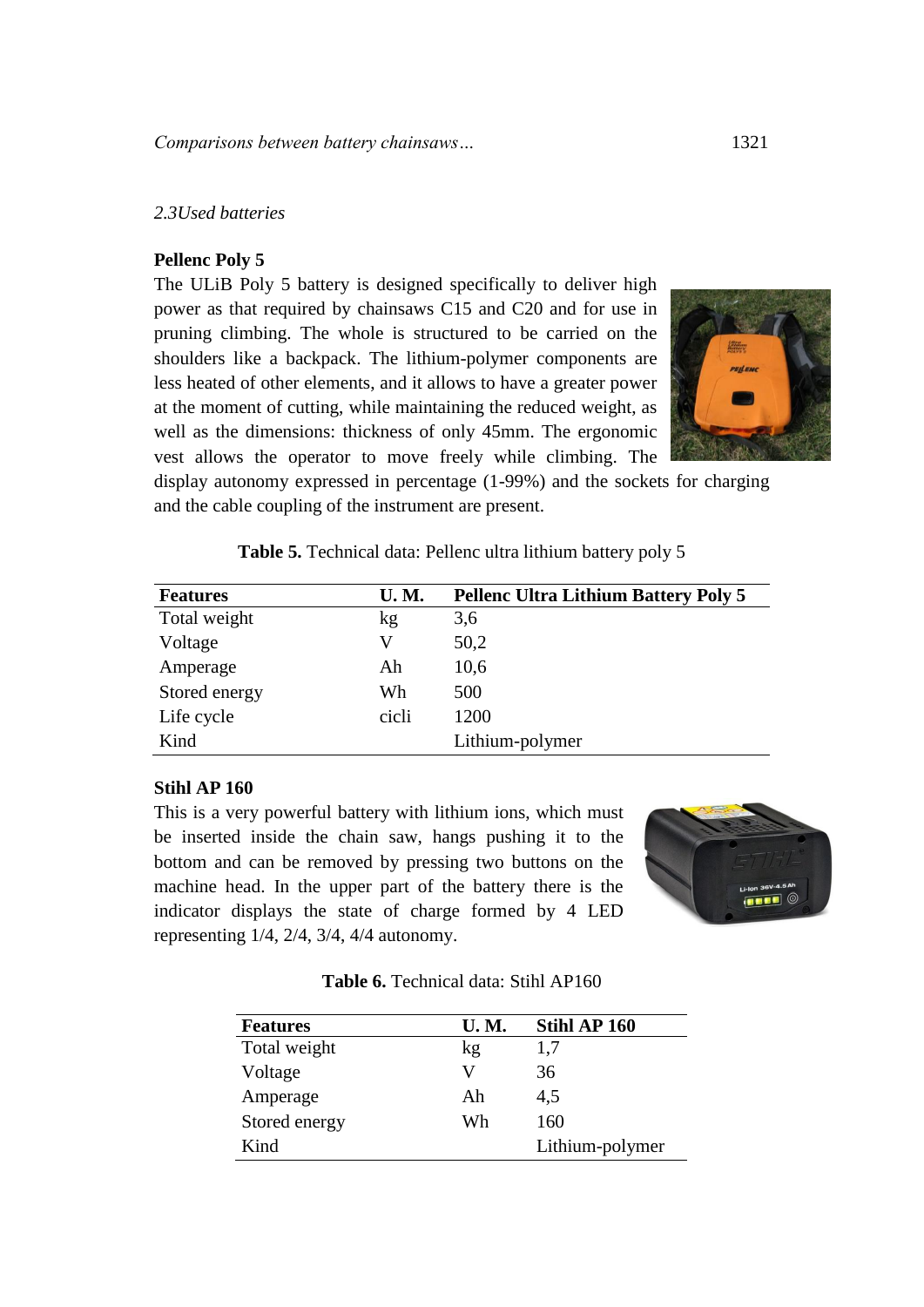#### *2.4 Vibration and weight*

In addition to cutting performance, it is important to also consider other features to understand the quality of these instruments and disadvantages if any. The data are declared by the manufacturer.

Vibrations are generally low frequency wave phenomena, transmitted through a solid medium. They become a source of noise when their frequency is within the range of human audibility (from 20 to 20,000 Hz). The vibration measurement unit is the frequency, expressed in number of cycles per second (Herz), but to describe the physical characteristics the reference parameter is the acceleration generated  $(m/s<sup>2</sup>)$ . The chainsaw produces vibrations due to piston movements and the impact of the chain with the wood that is being cut. These can cause damage to the hand-arm system at osteoarticular level; at the level of the central nervous system and vascular (Rottensteiner, C. 2013, Deboli et al. 2014, Proto et al. 2010, Proto et al 2015). The perception of vibration, and the effect it can cause, it is worse by cold, by an intense contraction of the muscles of the hands and fingers, the pressure of the tool on the limb. These last two items depends largely on the weight of the tool, so if that is high not only increases the muscular work for an operator to perform, but also increases the risk of occurrence of diseases due to vibration.

According to the Legislative Decree no. 81/2008 Title VIII Chapter III, an operator should not be exposed beyond a daily value limit of vibration (as far as  $5 \text{m/s}^2$  hand-arm), while the value daily exposure is set at 2.5 m/s<sup>2</sup>, remaining allowable exposure for short periods up to 20  $\text{m/s}^2$ . Beyond these values the operator is considered at risk and must be subjected to surveillance by a competent physician.

| <b>Model</b>    | Vibration $L/R$ (m/s <sup>2</sup> ) | Weight (kg)                 |
|-----------------|-------------------------------------|-----------------------------|
| Pellenc Selion  |                                     |                             |
| C <sub>15</sub> | 4,2/4,2                             | 2                           |
| Pellenc Selion  |                                     |                             |
| C <sub>20</sub> | 2,8/2,8                             | $\mathcal{D}_{\mathcal{L}}$ |
| Stihl MSA 160C- |                                     |                             |
| BQ              | 2,0/2,0                             | 4,9                         |
| Stihl MS 192T   | 2,9/3,1                             | 3,1                         |
| Stihl MS 200T   | 3,4/3,8                             | 3,6                         |

**Table 7.** Levels of vibrations and weight of models tested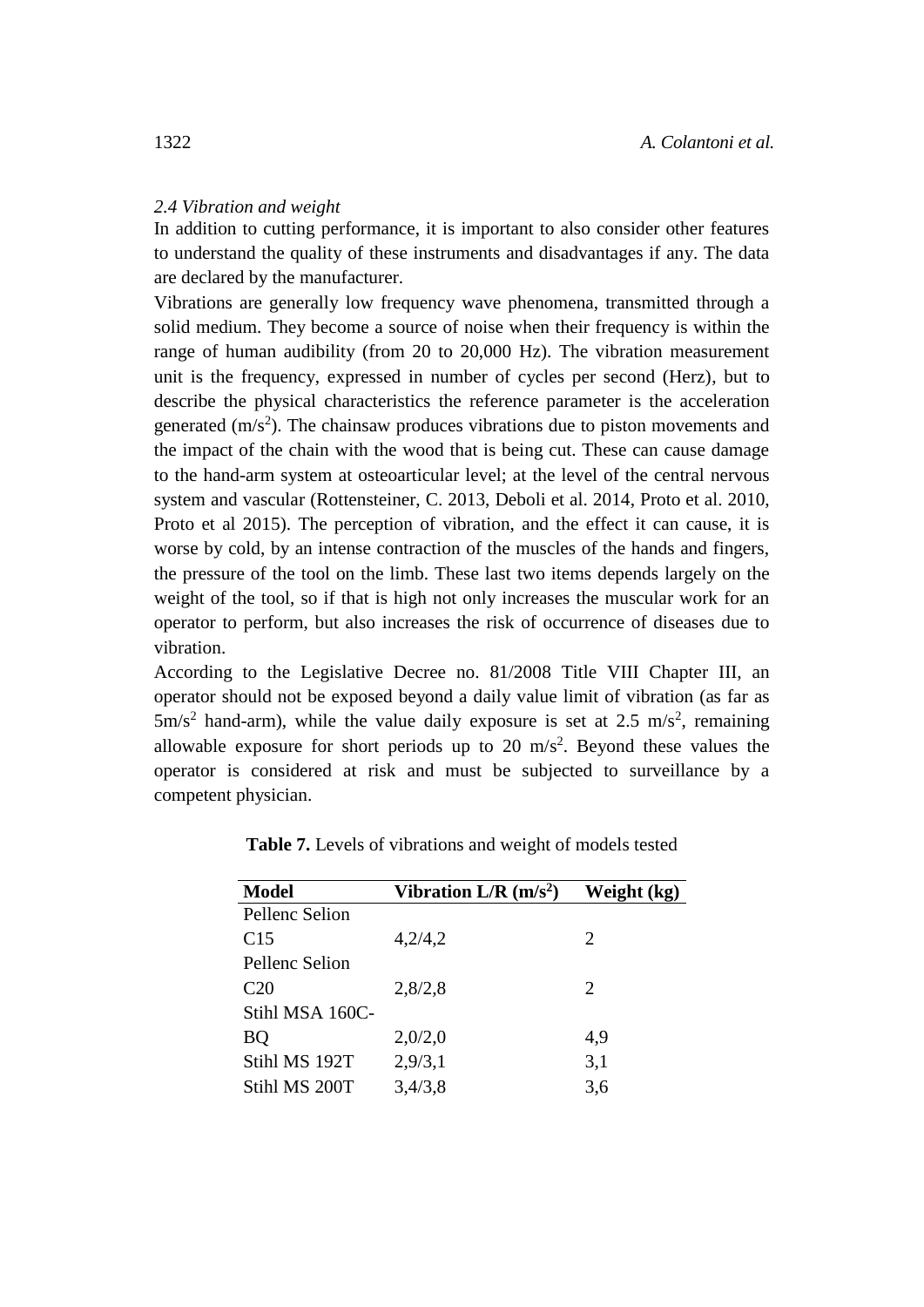



Electric chainsaws C20 and MS160C-BQ value less than  $3 \text{ m/s}^2$ , with the absolute minimum of MS160C-BQ that generates only  $2m/s^2$ . To counter this last model turns out to be the heaviest (almost 5kg) even more of chainsaws equipped with endothermic motor under test. The model Pellenc Selion C20 combines a low level to a low weight vibration to sustain in hand, since the batteries for a backpack on the operator's back with a special harness, avoiding to highlight the harmful effects of vibration due to the tension muscle that must be applied with higher weights.

From the graph it can be seen that the motor machines endothermic develop more vibration, up to 3.8m / s2. The C15 electric model is not generating little vibration as other electric models. Probably the C15 being an older model and advanced than the C20 is built with less advanced techniques.

#### *2.5 The noise*

Noise is an acoustic phenomenon arising from vibration frequencies of between 20 and 20,000 Hz, which is unpleasant, or even may cause damage to health. The hearing damage may occur remaining exposed to noise levels between 90 and 130 dB (A), or at lower levels but with prolonged exposure. Hearing loss due to noise exposure in the workplace is a significant health problem with economic consequences (Lie A. et al. 2016). In addition to hearing loss phenomena it can undergo numerous collateral damage, such as stress, increased heart rate, blood pressure, respiratory rate, vascular tone, gastric secretion, sweating, muscle tone, pupil size. It is very important to wear ear protectors (headphones or inserts) when working with machines that generate noise during use, but it is also very important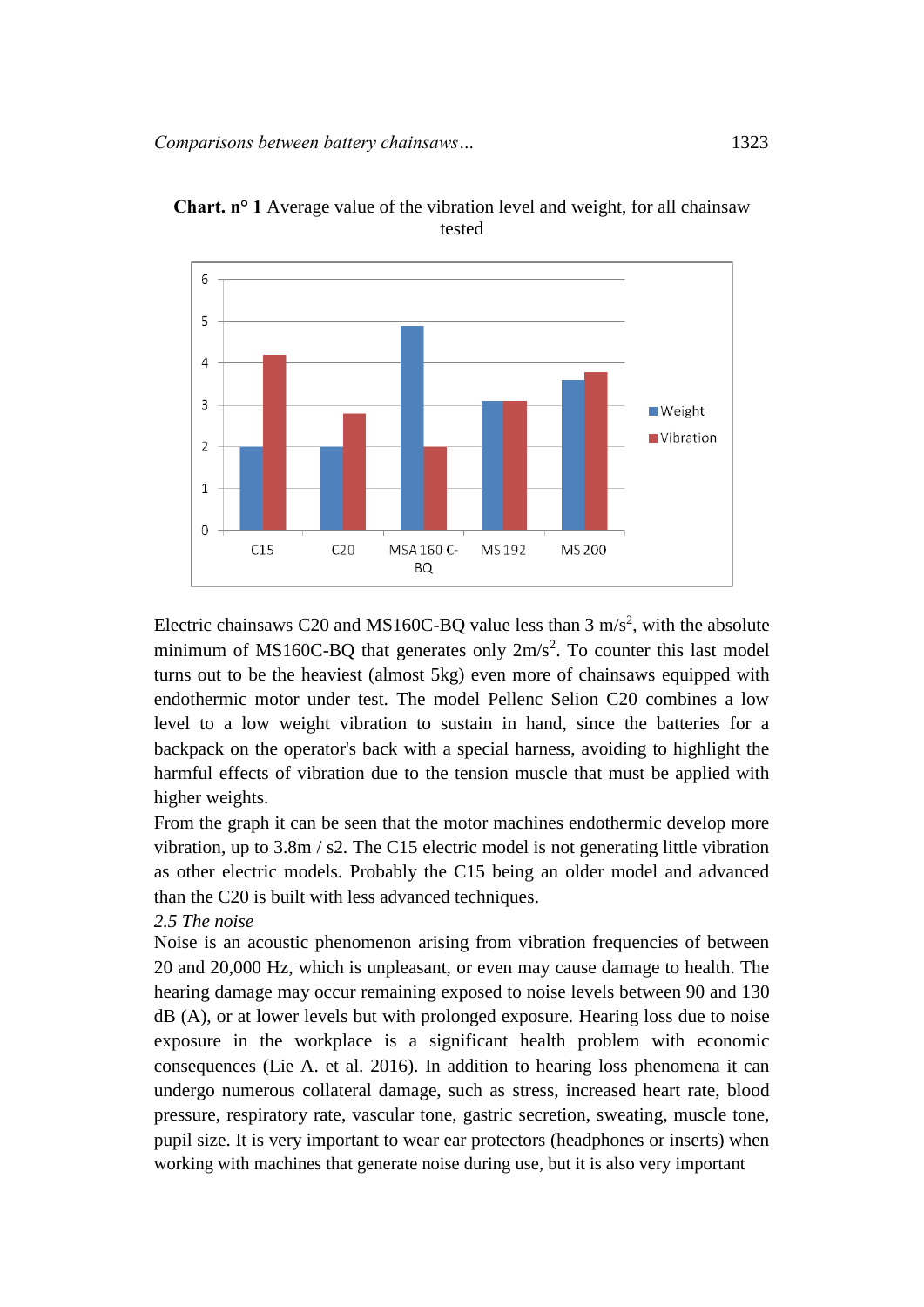that these machines are made to minimize this type of disorder (Cecchini et al. 2010 a; Riccioni et al. 2015).

| Model              | Sound pressure level $dB(A)$ | Sound power level $dB(A)$ |
|--------------------|------------------------------|---------------------------|
| Pellenc Selion C15 | 84                           | 96                        |
| Pellenc Selion C20 | 84                           | 96                        |
| Stihl MSA 160C-BQ  | 99                           | 88                        |
| Stihl MS 192T      | 109                          | 97                        |
| Stihl MS 200T      | 109                          | 98                        |

Table 8. Test models' sound pressure level

We can note that models equipped with endothermic motor, generating high acoustic pressures, 109 dB (A), making it essential to use by the operator of PHPE for not incurring the problems mentioned above. The Stihl MSA160C-BQ develops a lower noise, 99 dB (A), which is already appreciate the benefits of the electric motor, decreasing considerably.

Electric models Pellenc C15 and C20 generate an even lower sound pressure level 84 dB (A), and the M12 model generates 89 dB (A), all lower than the endothermic motor models. In any case it is compulsory to work with the auditory protection to ensure a better working comfort and the maintenance of the hearing ability of the operator.

#### *2.6 Safety*

Many studies shows the dangers of chainsaw. Even workers experts are involved in serious injury and death (Cividino S.R.S. et al. 2013; Proto and Zimbalatti 2010; Proto and Zimbalatti 2015). Pruning chain saws are designed to be used both on land and climbing inside the tree canopy, where it has less room to maneuver, so they are compact machines with the right grip positioned over. This gives greater maneuverability, but makes the machine less controllable in the event of inadvertent collision of the tip of the guide bar during cutting. To avoid this kind of inconvenience Stihl mounts specially designed chains to limit the rebound and bounce (Picco Micro Mini Comfort 3 for MS192T, Picco Micro Comfort 3 for MS200T and Picco Micro 3 for MSA160C-BQ) but ensure high cutting capacity, especially for the PMMC3 model in which the cutting edge of the tooth thickness is less. MS 200T, MS192T and MSA160C-BQ come standard with a safety trigger to avoid unintentional acceleration, and the chain brake which comes into operation only if the operator drive. The models C15, C20 and M12 are equipped with Pruning chains Oregon Micro Chisel specifications and low bounce. These models have supplied the electronic brake of the chain, which enters into action instantaneously, automatically (so 10 times more sensitive than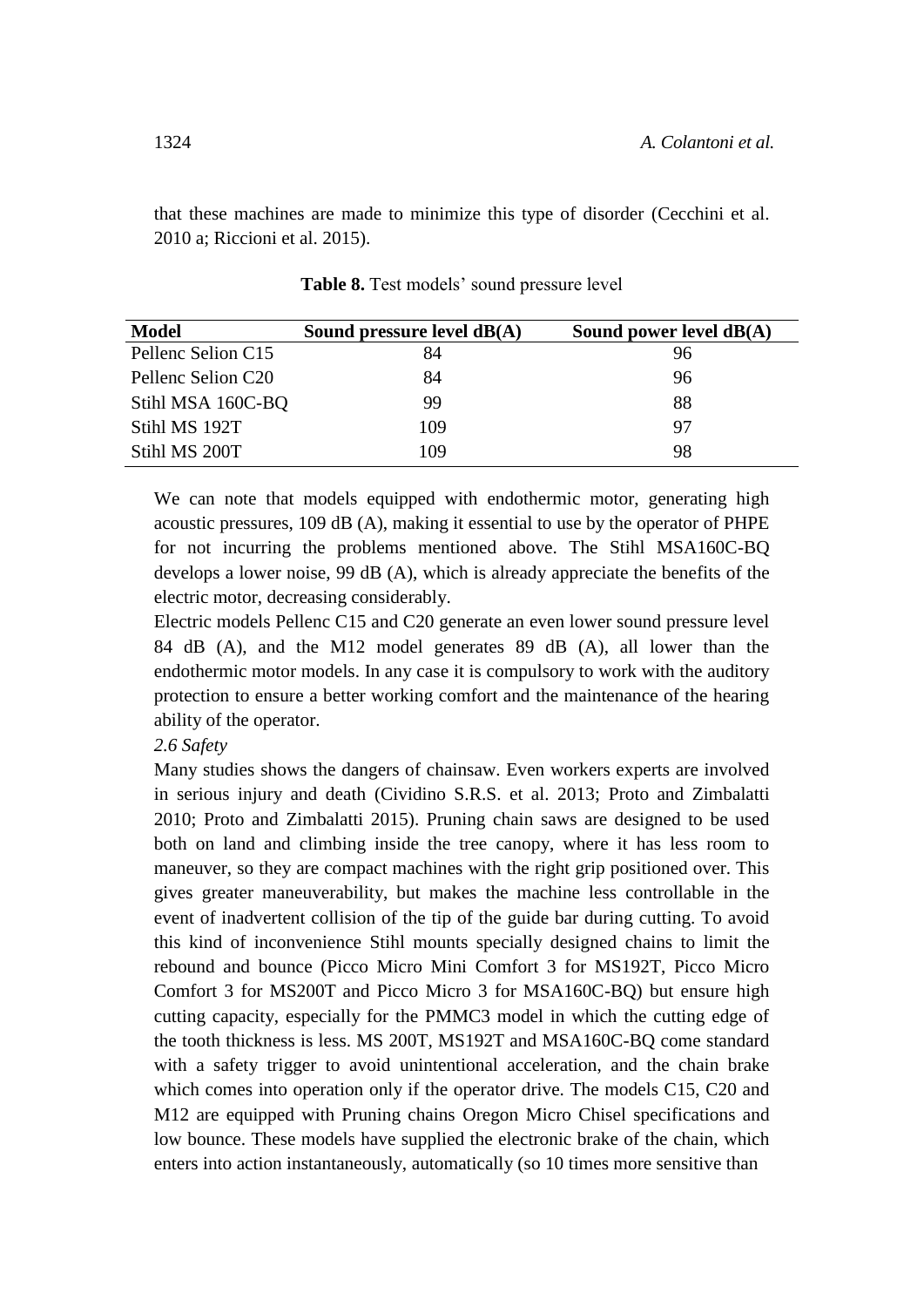a traditional chain brake) whenever the sensor senses an abnormal movement of the machine that can be originated from a phenomenon of kickback or tool failure. Such electronic system is more performing than manual, as seen with other electronic systems (Cividino et al. 2015, Pascuzzi 2015, 2013; Proto and Zimbalatti 2016). This improvement of the reaction of the chain brake is very important because of the great number of injuries which happens every year [\(Dąbrowski, A.](https://www.scopus.com/authid/detail.uri?authorId=55419666100&eid=2-s2.0-84964027808) et al. 2015) and which could be avoided. Arnold (2015) has also seen that gasoline-powered saw showed the same propensity to kickback as those with the battery-powered saw; however, the rotational velocities during a kickback were greater, approximately double ( 1,000°/s for gasoline chainsaw against  $600^\circ$ /s for battery chainsaw). Moreover, the instrument has a selfdiagnosis function that allows the ignition only in the case in which this sensor is functioning, otherwise it is not allowed. Additional security comes from the ignition trigger double pulse: it is necessary to double click to start the engine.

## **3. Results and discussion**

### *3.1 Castanea sativa Mill.*

The chestnut wood has a density variable fresh from 700 to  $1180\text{kg} / \text{m}^3$  and is moderately hard:  $18N / mm^2$  Brinell hardness. In this test, there have been available models: Stihl MSA160C-BQ, Pellenc Selion C15 and C20, and Stihl MS192T MS200T.

The available material has been primarily used to test the performance of the electric chain saws, and the chain saw is equipped with a combustion engine specific for pruning (MS192T) to have a valid term of comparison. The MS200T has had so less material to work on to which the curve that represents the cutting time was generated by the software using a trend line on the basis of a smaller number of observations. The working times were measured on diameters from 30 to 100mm, and at least 60 tests for each diameter, and then averaged. The times shown in red in the table are processed on the basis of the trend line generated with the available data, that gives the lowest value of  $\mathbb{R}^2$ .

For the detected times of the C15 it is used an exponential curve with an  $\mathbb{R}^2$  of 0.8977, while for the MS200T a power curve, having an  $R^2$  of 0.9984.  $R^2$  values next to 1 have a high correlation coefficient between the actual data and the trend line.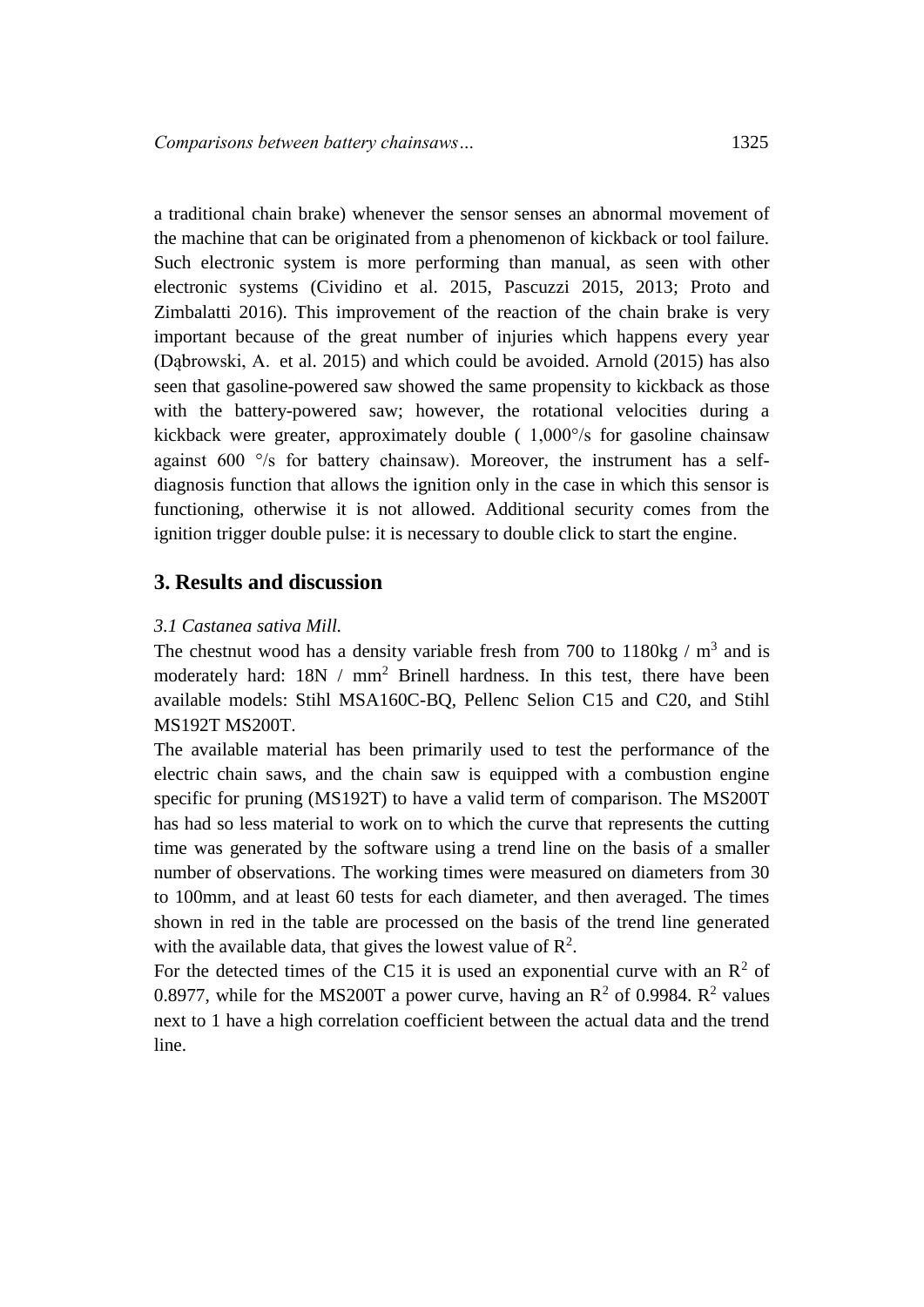|          | C20       | MSA160C-BQ MS192T                                                       |           | C15       | <b>MS200T</b> |
|----------|-----------|-------------------------------------------------------------------------|-----------|-----------|---------------|
| Diameter |           | Average time Average time Average time Average time Average time        |           |           |               |
|          |           | (hundredth of (hundredth of a (hundredth of (hundredth of (hundredth of |           |           |               |
| (mm)     | a minute) | minute)                                                                 | a minute) | a minute) | a minute)     |
| 30       | 1,15      | 1,12                                                                    | 1,08      | 2,11      | 0,95          |
| 40       | 1,27      | 1,52                                                                    | 1,1       | 2,74      | 1,60          |
| 50       | 1,63      | 1,67                                                                    | 1,12      | 3,68      | 2,33          |
| 60       | 2,06      | 2,27                                                                    | 1,5       | 4,56      | 3,31          |
| 70       | 2,25      | 2,55                                                                    | 2,05      | 7,07      | 4,38          |
| 80       | 2,71      | 3,05                                                                    | 2,8       | 5,84      | 5,39          |
| 90       | 3,6       | 3,33                                                                    | 3,24      | 9,57      | 6,86          |
| 100      | 4         | 3,38                                                                    | 3,5       | 15,16     | 8,30          |

**Table 8.** Average cutting times obtained in tests with five different chainsaws on chestnut wood

From the data and from the chart n°2 we can note that the cutting times of Pellenc Selion C15 are higher than the others, this is clearly due to the lack of available power (1.5kW) and the low speed of the chain (10,3m/s). The cutting times of the other two battery chainsaws C20 and MSA160C-BQ are very close to each other and also to MS192T which is one of the best models on the market for pruning.



**Chart. n° 2.** Cutting times on chestnut wood with five chainsaws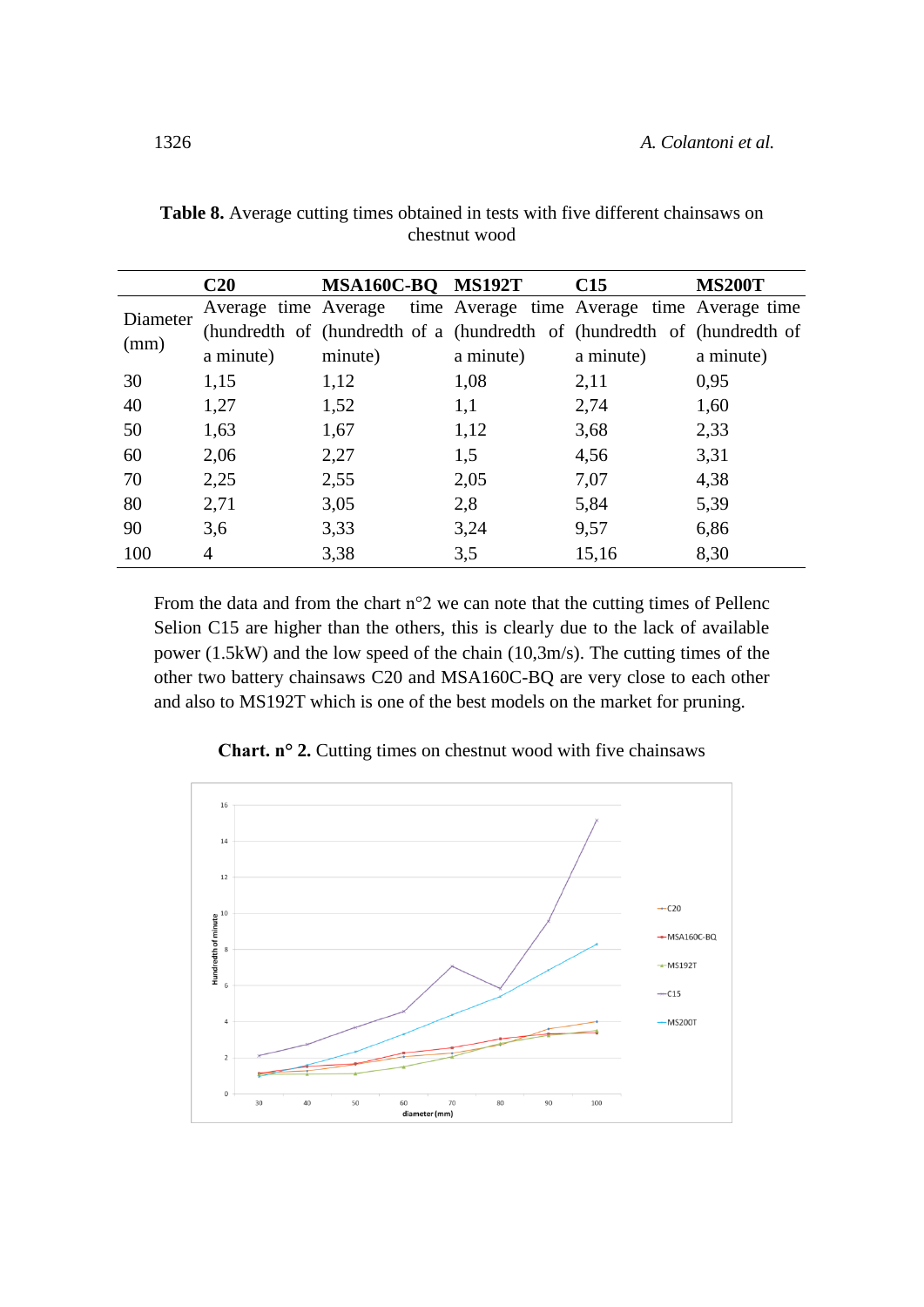With the values obtained was processed a second chart (chart n°3), the line of the x-axis has been set to act as a benchmark and represents the cutting time of the saw which obtained the best performance in this test cutting: Stihl MS192. Assuming this, the positive values indicate a lower performance, while negative values represent a superior performance compared to the benchmark machine. The differences of the measured average times were made for each diameter. The trend lines that best express the trend of gap, are 5th order polynomial lines, with  $R<sup>2</sup>$  value for C20, respectively, 0.956 and 0.967 of MSA160C-BQ.

By the MSA160C-BQ trend line you notice that the gap positively increases up to 60mm in diameter, and then down and become negative over the 90mm diameters and achieve better performance than the MS192T. The C20 trend is less linear, tends to increase up to 60mm, to go down until it becomes negative at the 80mm, then becomes positive.

**Chart. n° 3.** Difference in cutting times compared with MS192T (Castanea sativa Mill.).



The greatest torque generated by the electric motors helps chainsaws to maintain a constant engine speed as the cutting diameter, contributing to the improvement in the detected timing.

As for the consumption, the three models mentioned above were used for 480 cuts each, for which the C20 has consumed 28% of the battery, the MSA160C-BQ has consumed over 80% of its accumulator (a flashing diode on the display), the MS192T has consumed less than a full tank of mixture.

#### *3.2 Picea abies Dietr.*

The spruce has a light wood (fresh mass density of 860 kg  $/$  m<sup>3</sup>) and tender (11N  $/$ mm<sup>2</sup> Brinell hardness).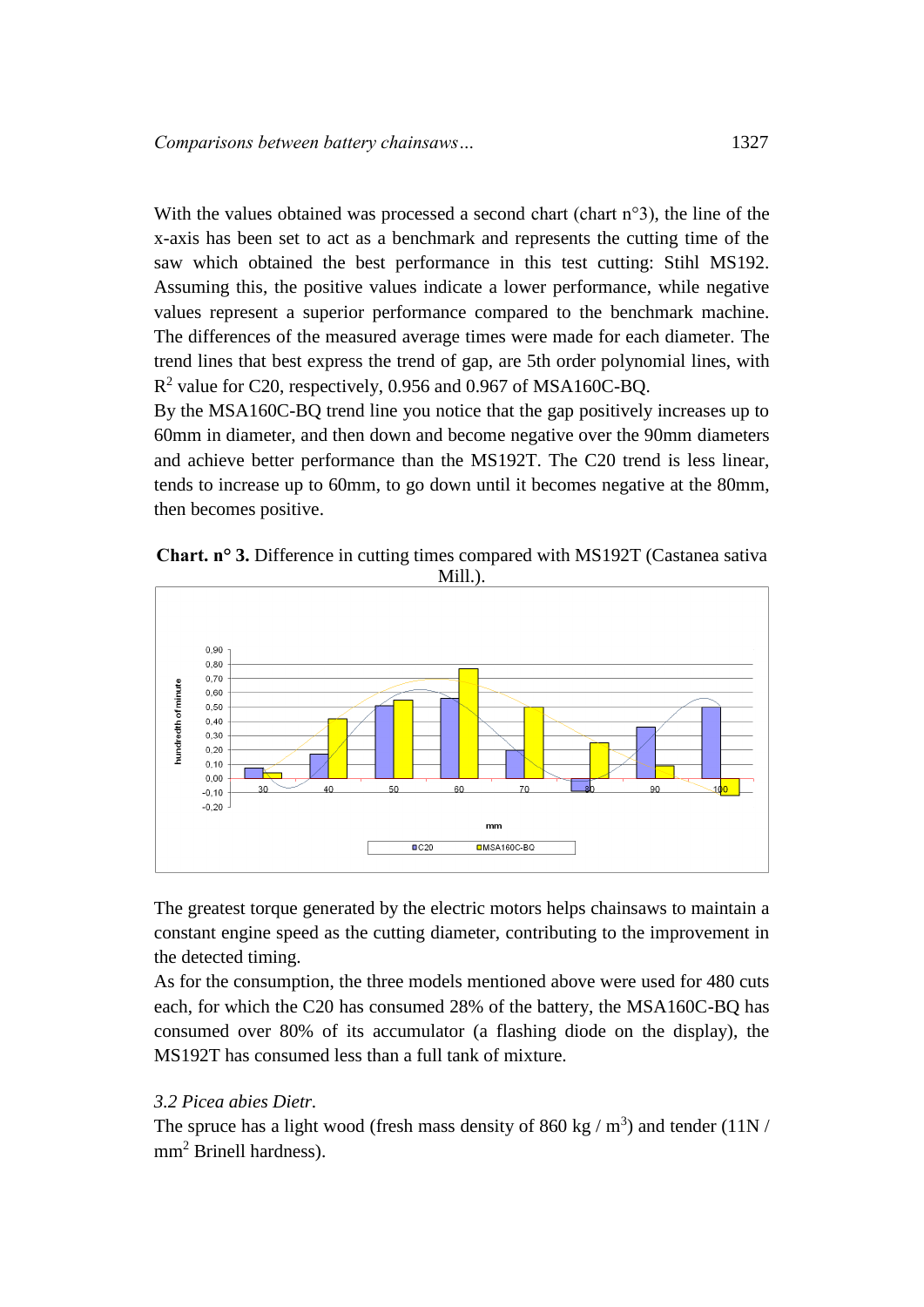In this site we used the models Stihl MSA160C-BQ, Pellenc Selion C20 and Stihl MS192T.

|          | C20             | <b>MS192T</b>   | MSA160C-BQ      |
|----------|-----------------|-----------------|-----------------|
| Diameter | Average time    | Average time    | Average time    |
|          | (hundredth of a | (hundredth of a | (hundredth of a |
| (mm)     | minute)         | minute)         | minute)         |
| 30       | 1,13            | 1,03            | 1,34            |
| 40       | 1,71            | 1,05            | 1,74            |
| 50       | 1,82            | 1,5             | 2,56            |
| 60       | 1,88            | 1,92            | 2,71            |
| 70       | 2,05            | 2,15            | 3,18            |
| 80       | 2,45            | 2,42            | 3,56            |
| 90       | 2,8             | 2,97            | 3,79            |
| 100      | 4,37            | 3,8             | 4,18            |

**Table 9.** Average cutting times obtained in tests with three different chainsaws on spruce wood

**Chart. n° 4.** Cutting times for the three chainsaws tested on Picea abies Dietr., in function on diameter



From the obtained data it is noted that also in the case of spruce, cutting times of the three machines are very close to each other. In an absolute sense are very short times, which highlight the high performances of the three models. The best results are registered with the MS192T and C20 with slightly better values. MS192T gets better times with a diameter of up to 60 mm, while C20 gets better times, even if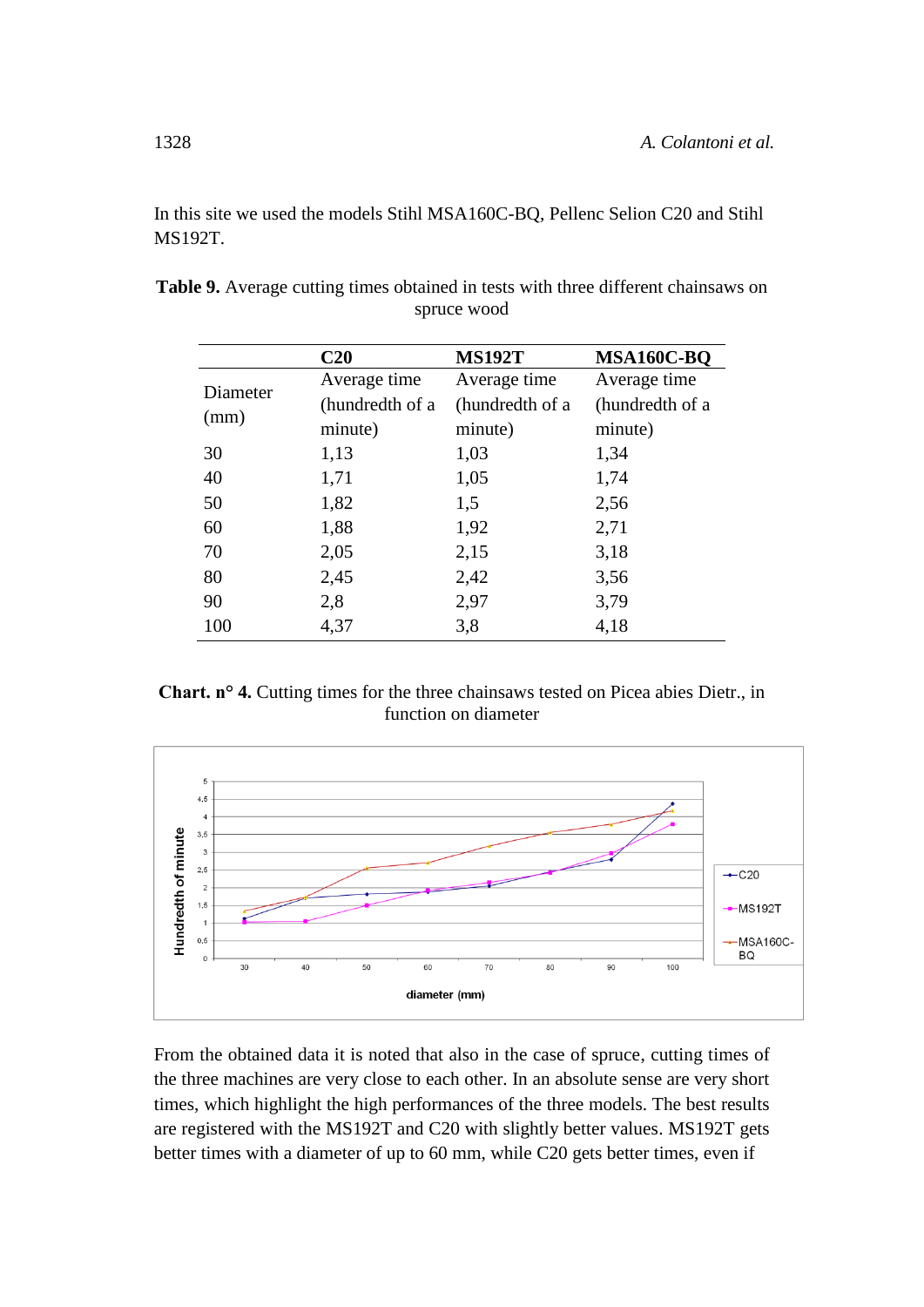only slightly, from 60 to 90 mm. In this test the MSA160C-BQ pointed Rates of the highest compared to the other two machines, up to more than 1 hundredth of a minute.

Also in this case the line of the x-axis has been set to act as a benchmark and represents the cutting time of the saw which obtained the best performance in this test cutting: Stihl MS192.

In the graph, the positive times show a worse performance than the comparison machine, while negative values indicate a better performance and hence better productivity defined as the ability to cut a given diameter in less time.



**Chart. n° 5.** Difference in cutting times compared with MS192T (Picea abies

The trend lines express the trend of deviations from the benchmark time, are  $4<sup>th</sup>$ order polynomial lines, with  $R^2$  value respectively 0.7894 for C20, and 0.8243 forMSA160C-BQ.

From the graph you can see that the scraps of cutting times of MSA160C-BQ than the comparison chainsaw tend to increase up to 80mm in diameter and then decreased but always remaining above the reference time. The trend of the C20 line instead has positive values up to 50mm in diameter, while does record negative deviations and thus superior performance to the reference machine; from 60 to 90mm in diameter. Besides this diameter the times and the scraps return again to increase.

As for the consumption, the three models mentioned above were used for 480 cuts each, for which the C20 has consumed 21% of the battery, the MSA160C-BQ has consumed over 80% of its accumulator (a flashing diode on the display), the MS192T has consumed less than a full tank of mixture.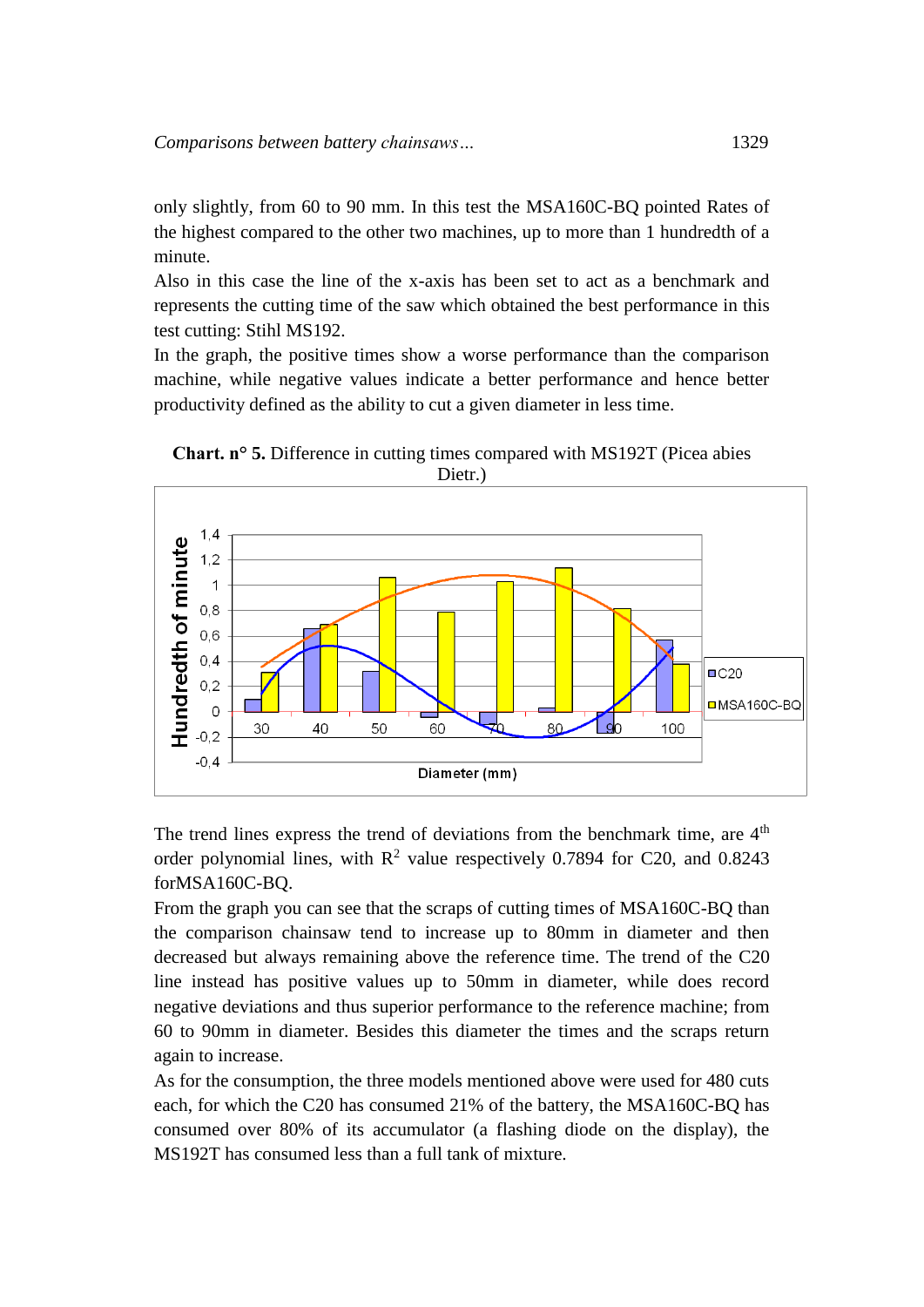### *3.3 Fagus sylvatica L.*

The beech is a heavy wood (fresh mass density of 1050 kg  $/$  m<sup>3</sup>) and quite hard (34N / mm<sup>2</sup> Brinell hardness).

The machines used were the three previously used: Stihl MSA160C-BQ, Pellenc Selion C20 and Stihl MS192T.

|          | C <sub>20</sub> | <b>MS192T</b>                                   | MSA160C-BQ   |
|----------|-----------------|-------------------------------------------------|--------------|
| Diameter | Average time    | Average time                                    | Average time |
| (mm)     |                 | (hundredth of a (hundredth of a (hundredth of a |              |
|          | minute)         | minute)                                         | minute)      |
| 30       | 1,13            | 1,04                                            | 1,56         |
| 40       | 1,6             | 1,32                                            | 1,87         |
| 50       | 1,98            | 1,63                                            | 2,21         |
| 60       | 2,38            | 1,7                                             | 2,25         |
| 70       | 2,89            | 2,21                                            | 2,5          |
| 80       | 3,31            | 3,21                                            | 3            |
| 90       | 4,29            | 3,96                                            | 3,76         |
| 100      | 5,85            | 4,22                                            | 4,7          |

**Table 10.** Average cutting times obtained in tests with three different chainsaws on beech wood

**Chart. n° 6.** Difference in cutting times compared with MS192T (Fagus sylvatica L.).

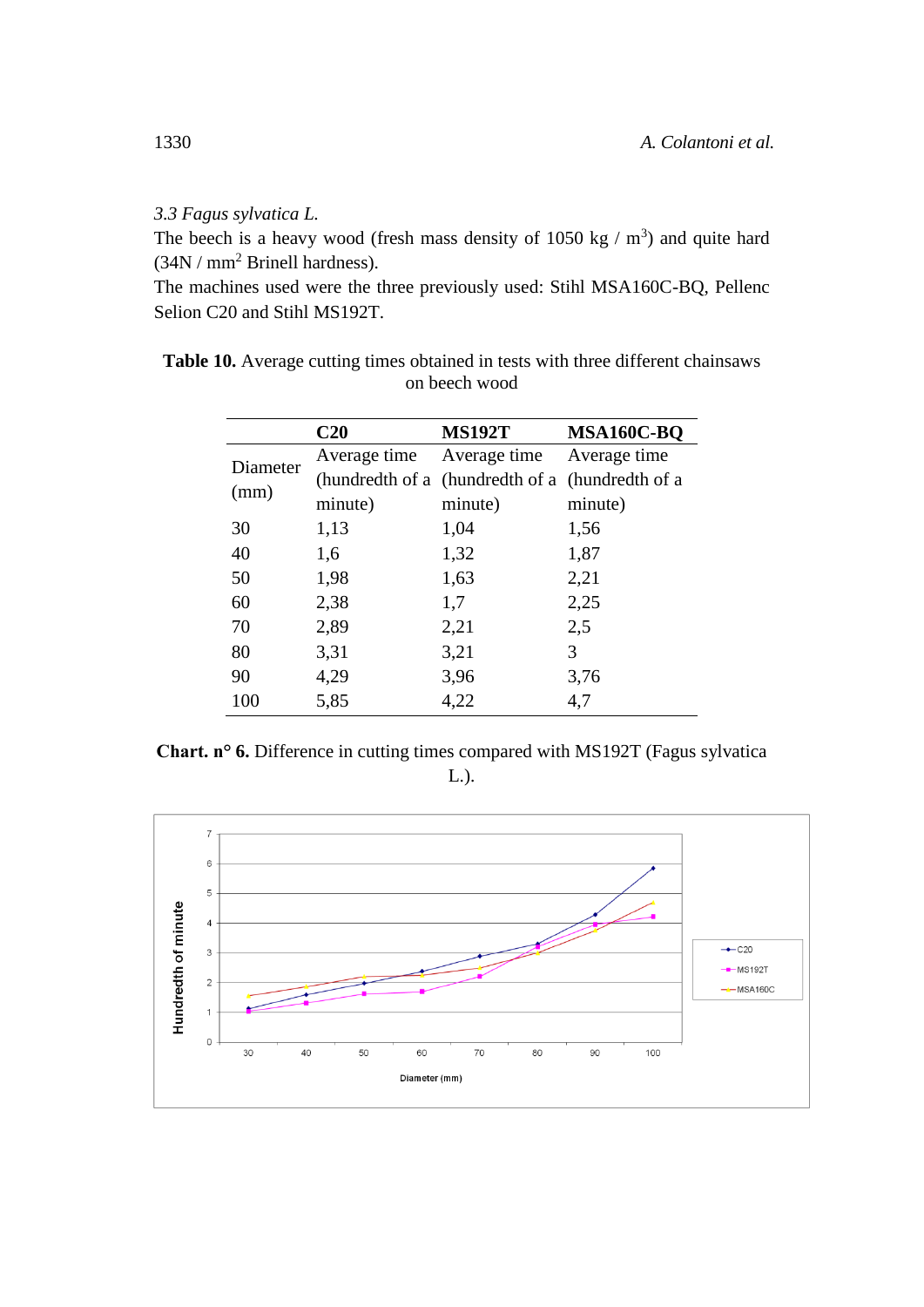The graph shows the similarity in performance between the three chainsaws without the predominance of one over the other. In particular it is noted that the performance of the C20 are in no case the best MS192T, while for diameters from 80 to 90 mm of the Stihl cordless model manages to be more powerful than that provided with endothermic engine.

**Chart. n° 6.** Difference in cutting times compared with MS192T (Fagus sylvatica L.)



The chart took, like its predecessors, the MS192T as a comparison. It has been calculated that the difference between the cutting times obtained with the other two chainsaws. To chart the trend lines have been added that best express the trend of deviations from the benchmark time. They are  $5<sup>th</sup>$  order polynomial lines, with  $R^2$  value for C20 respectively 0.9616 and 0.9854 MSA160C-BQ. In the cutting test on beech, the MSA 160 C-BQ continues to show an improvement of cutting times more than the diameter of 60mm, compared to the 2-stroke model. The C20 obtains performance close to those of comparison, only between 80 and 90mm but never best. As for the consumption, the three models mentioned above were used for 480 cuts each, for which the C20 has consumed 26% of the battery, the MSA160C-BQ has downloaded more than 80% of its accumulator (a flashing diode on the display), the MS192T has consumed less than a full tank of mixture.

#### *3.4 Quercus pubescens Willd.*

The oak wood is heavy and hard (fresh density  $1080 \text{ kg} / \text{m}^3$ , Brinell hardness of  $34$  N / mm<sup>2</sup>). For this test we were used C15 and MS200T models, the first great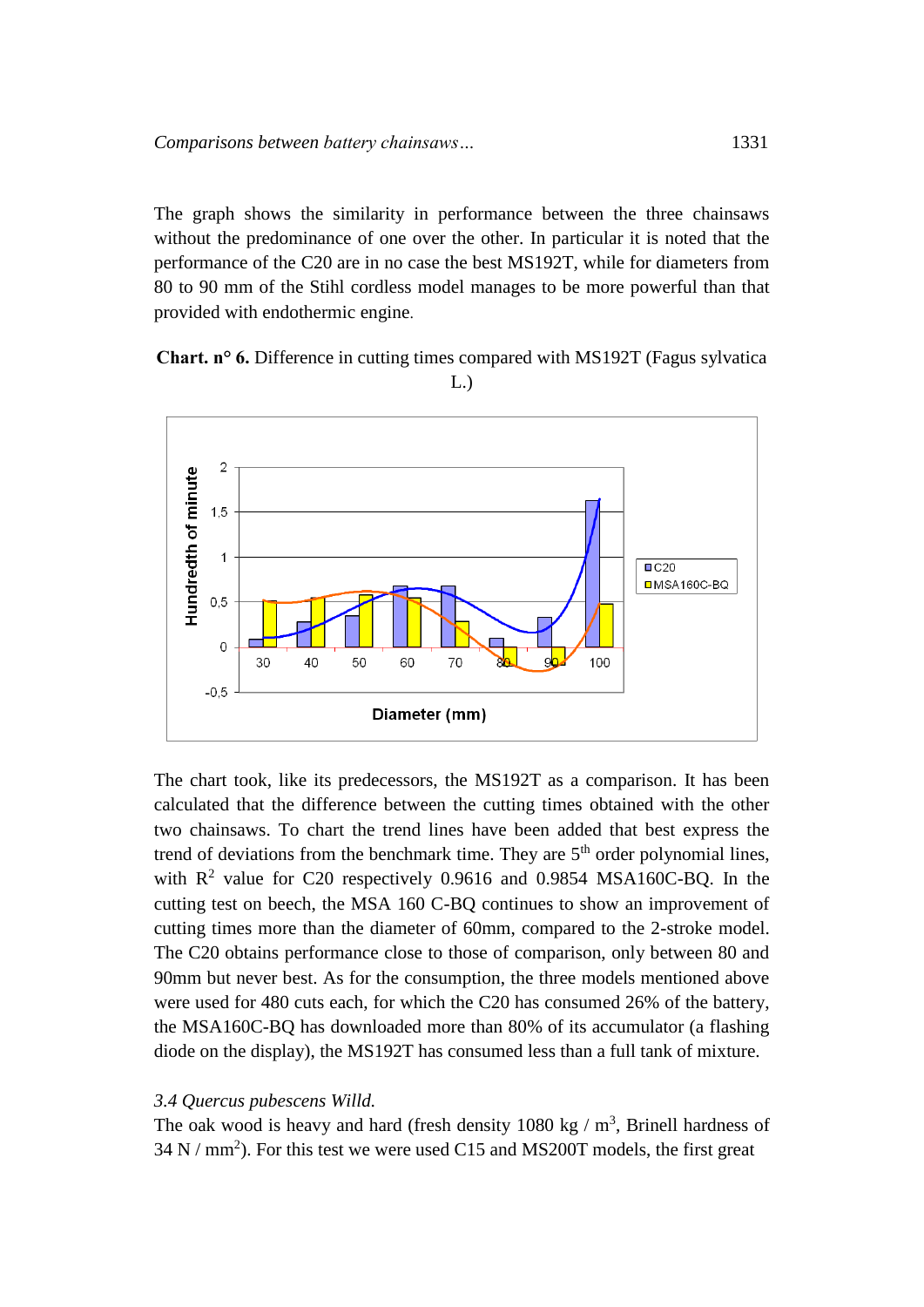for a work of pruning, the other for the sawing and small felling work. The cuts were made on the available diameters, trying to increase the maximum diameter also to better highlight the features of MS200T.

| on oak wood |                            |                            |  |  |
|-------------|----------------------------|----------------------------|--|--|
|             | C15                        | <b>MS200T</b>              |  |  |
| Diameter    | Average time (hundredth of | Average time (hundredth of |  |  |
| (mm)        | a minute)                  | a minute)                  |  |  |
| 60          | 4,05                       | 3,79                       |  |  |
| 80          | 14,76                      | 3,94                       |  |  |
| 130         | 15,67                      | 10,25                      |  |  |
| 170         | 33,04                      | 17,30                      |  |  |

**Table 11.** Average cutting times obtained in tests with three different chainsaws on oak wood





Obviously the results are quite different from each other. The cutting times are similar only for the minimum measured diameter (60 mm), while the diameter increases the performance difference tends to increase. This is due not only to the increased power of MS200T (1,7kW) but above all to the high chain speed: 27 m/s against the C15 10,3 m/s).

# *3.5 Pinus pinea L.*

Il legno di pino domestico è un legno pesante (massa volumica fresca 900kg/m<sup>3</sup>). Anche in questa prova sono stati utilizzati i modelli C15 e MS200T.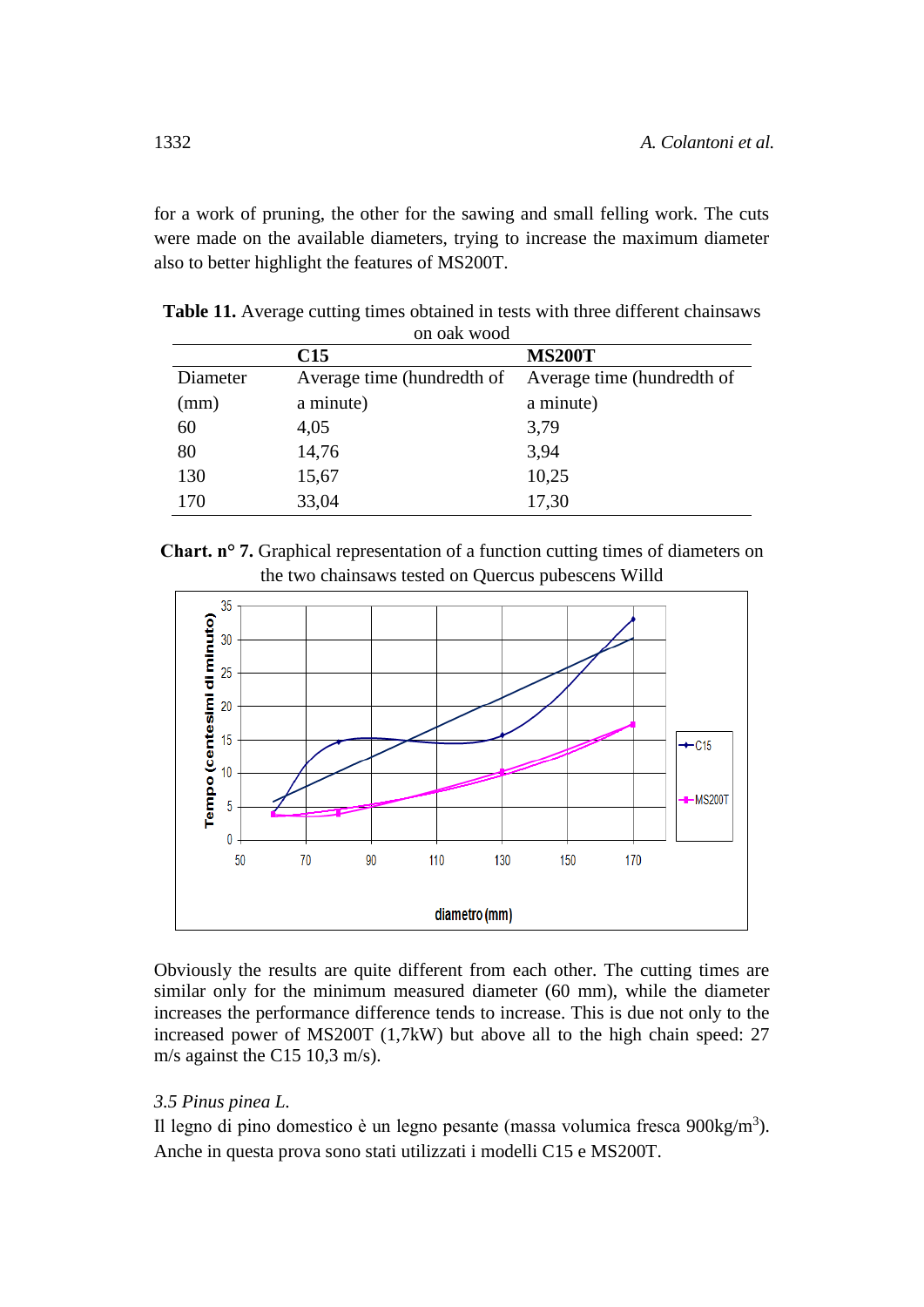|               | C15                        | <b>MS200T</b>              |
|---------------|----------------------------|----------------------------|
| Diameter (mm) | Average time (hundredth of | Average time (hundredth of |
|               | a minute)                  | a minute)                  |
| 40            | 2,36                       | 1,89                       |
| 50            | 3,29                       | 2,11                       |
| 60            | 4,23                       | 2,14                       |
| 70            | 5,00                       | 3,12                       |
| 80            | 5,83                       | 2,96                       |
| 90            | 7,27                       | 3,35                       |
| 100           | 8,43                       | 3,35                       |
| 110           | 11,47                      | 4,00                       |
| 120           | 13,97                      | 4,96                       |
| 130           | 17,97                      | 5,18                       |

**Table 12.** Average cutting times obtained in tests with three different chainsaws on pine wood

The values in the table highlighted in red, are values generated by the equation of the exponential curve that best approximates the trend of the values of the MS200T cutting times. This was necessary because the available material was not enough to test all diameters.



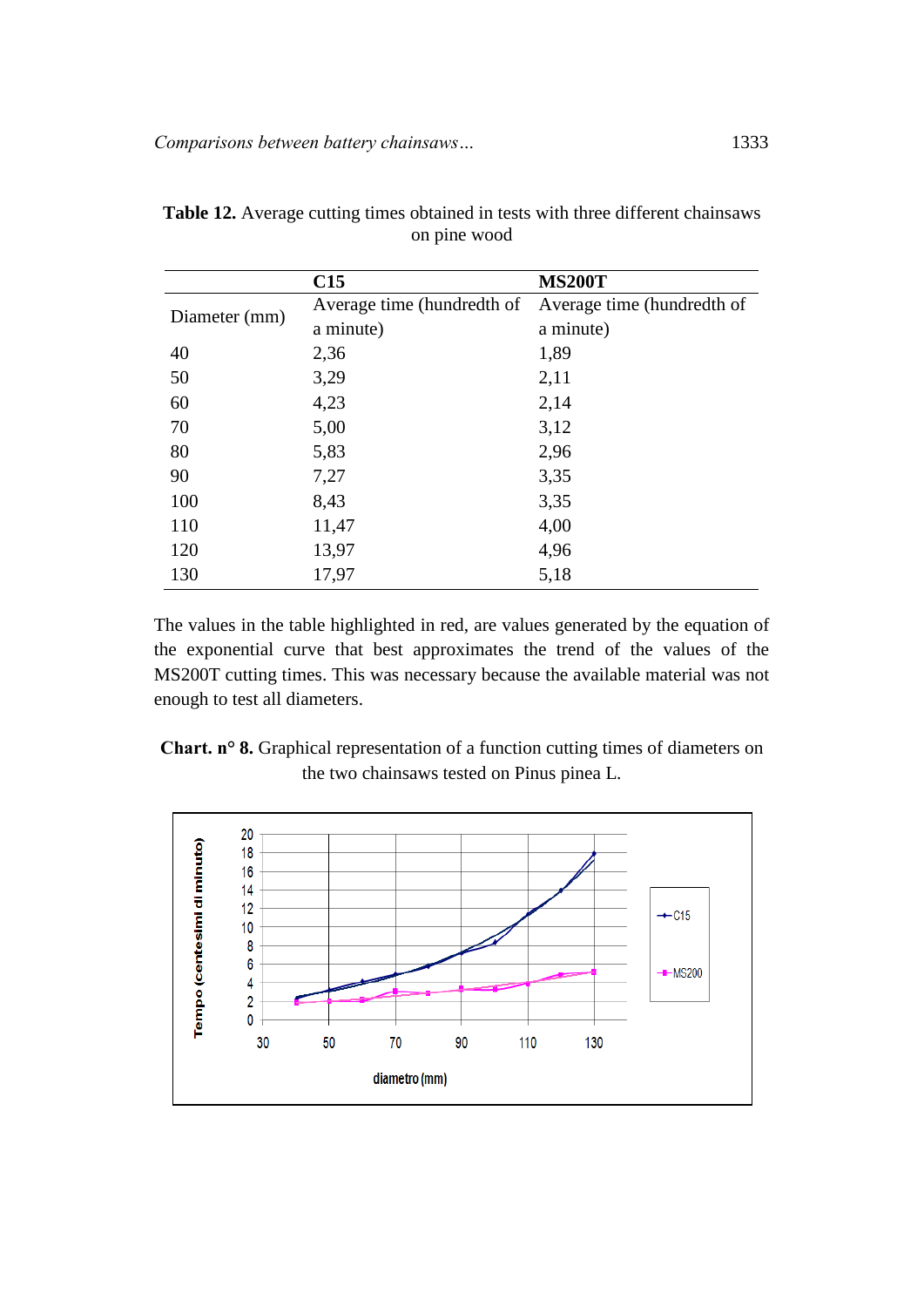As in the case of tests with oak, even for this species there are differences in cutting times ranging increasing proportionally to the diameter, highlighting the vocation of MS200T more for cutting large branches and trunks of true and proper pruning, where it is more appropriate to use the saw.

In the graph constructed based on the difference between the times of the MS200 taken as a reference, placed on the horizontal axis, and the C15, we see that the trend line has a fairly linear up to 60mm, and then have an exponential trend. This means that despite the performance of the C15 are lower than those of the MS200T, they are in a contained manner for the case of smaller diameters, while, conversely, become increasingly large with the increase of the cutting dimensions. This difference in results confirms the different areas of use for which the two machines are designed.

The trend line used is a 2<sup>nd</sup> order polynomial with  $\mathbb{R}^2$  of 0.9853.





# **4 Conclusions**

Battery chainsaws have achieved good results in the absolute sense, and in some cases have been able to achieve higher cutting performance than the reference model with internal combustion engine. The first case is the test with the chestnut wood (Pellenc C20 and MSA160CBQ Vs MS 192T) to the diameter 80 mm for Pellenc and 100 for Stihl.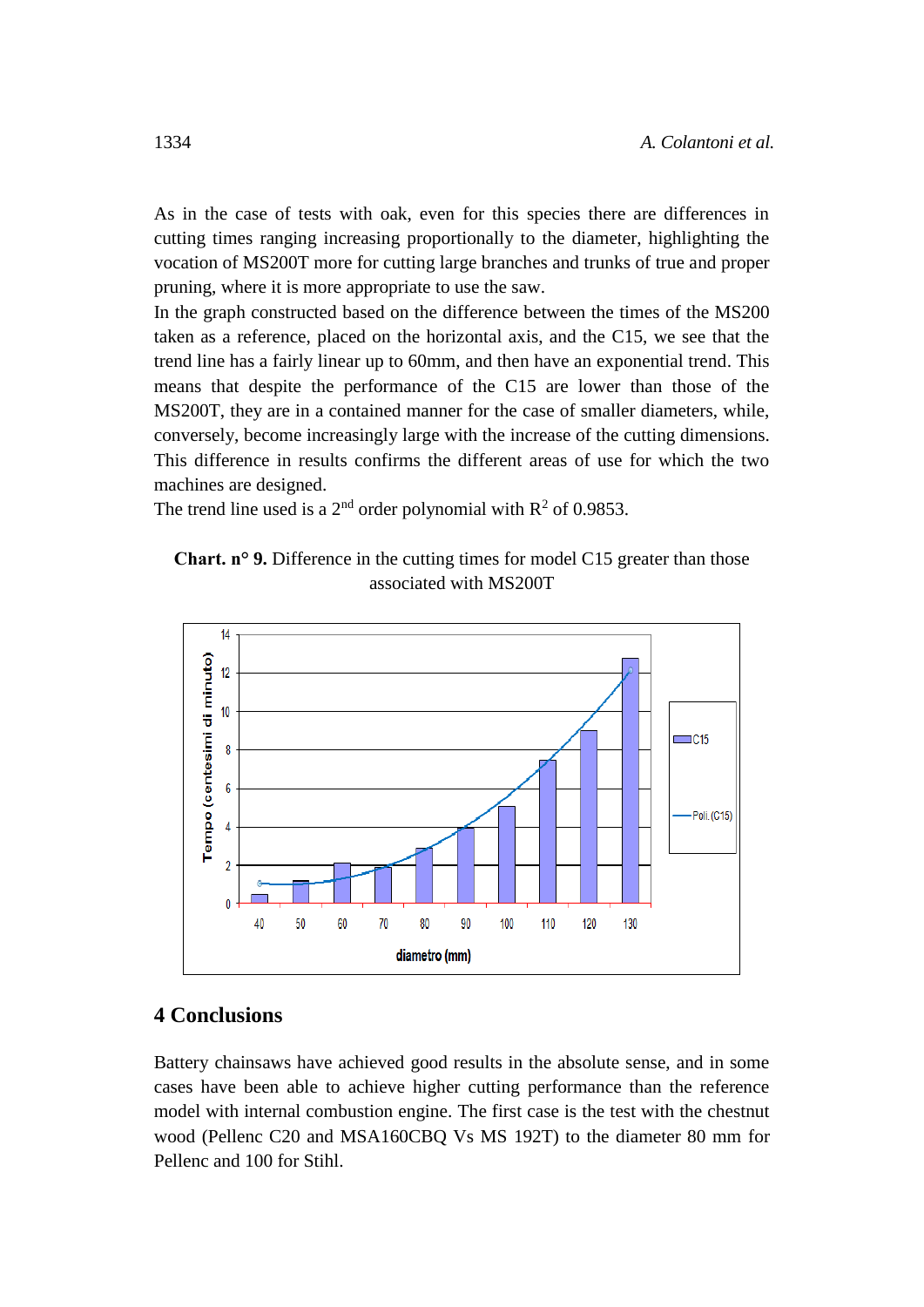The second case is the test with the spruce wood (Pellenc C20 to the diameter 60- 70-80-90 mm.

The third case is the test with the beech wood (Stihl MSA160CBQ) to the diameter 80-90 mm.

In the fourth and fifth case (with oak and pine) the cordless chainsaws did not get superior performance to homologous with combustion engine. Thanks to the high power of the electric motors in relation to its own weight, it is conceivable to obtain a battery chain saw for forest use, increasing the performance and the length of the bar. The only current limitation is the battery, which for models that included lead in the body to find the right balance with the weight, it has a very limited life span, while for models that lead separate, a backpack, forcing to have a connecting cable to the machine that makes it less maneuverable than its competitors.

Further developments in this technology would lead to having chainsaws cleaner, eliminating the carcinogenic risk of forest workers (Kawachi I. 1989) after removing the combustion of the mixture. Furthermore, the electric motors, do not develop inside them alternating motions, thanks to the rotation of the rotor, the vibrations are substantially reduced, as well as noise, much lower than the endothermic engines.

## **References**

[1] D. Arnold, J. P. Parmigiani, A Study of Chainsaw Kickback, *Forest Products Journal*, **65** (2015), no. 5-6, 232-238. http://dx.doi.org/10.13073/fpj-d-14-00096

[2] K. Boubaker, A. Colantoni, E. Allegrini, L. Longo, S. Di Giacinto, D. Monarca, M. Cecchini, A model for musculoskeletal disorder-related fatigue in upper limb manipulation during industrial vegetables sorting, *International Journal of Industrial Ergonomics*, **44** (2014), 601-605. http://dx.doi.org/10.1016/j.ergon.2014.03.005

[3] M. Cecchini, A. Colantoni, R. Massantini, D. Monarca, Estimation of the risks of thermal stress due to the microclimate for manual fruit and vegetable harvesters in central Italy, *Journal of Agricultural Safety and Health*, **16** (2010), no. 3, 141- 159.<http://dx.doi.org/10.13031/2013.32040>

[4] M. Cecchini, A. Colantoni, R. Massantini, D. Monarca, The risk of musculoskeletal disorders for workers due to repetitive movements during tomato harvesting, *Journal of Agricultural Safety and Health*, **16** (2010), no. 2, 87-98. <http://dx.doi.org/10.13031/2013.29593>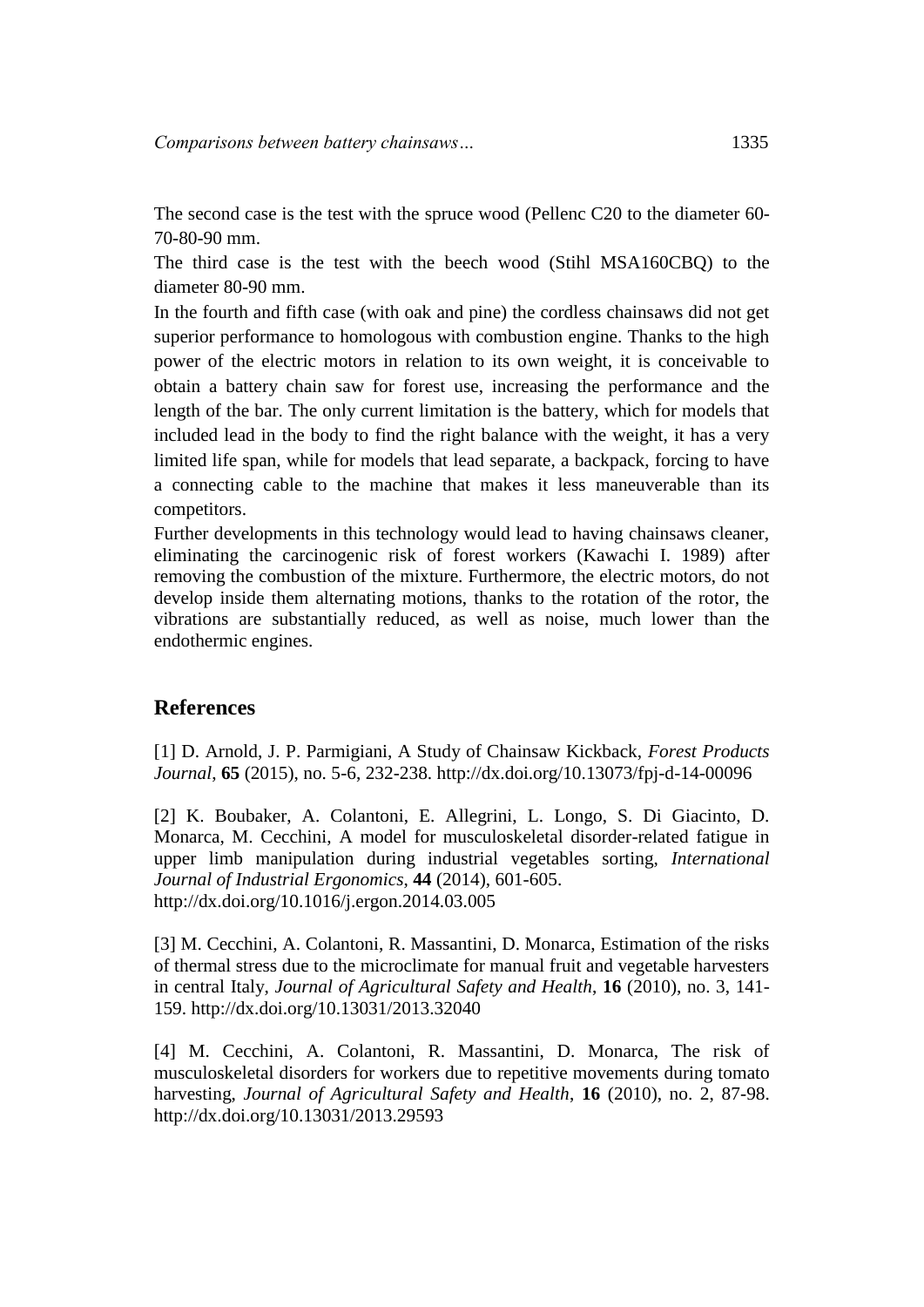[5] S.R.S. Cividino, F. Blanchini, R. Lombardo, D. Dell'Antonia, T.D. Vujinovic, O. Malev, R. Gubiani, An improved safety device for electric chainsaws, *[Contemporary Engineering Sciences](https://www.scopus.com/source/sourceInfo.uri?sourceId=21100265048&origin=recordpage)*, **8** (2015), no. 27, 1229-1244. <http://dx.doi.org/10.12988/ces.2015.56180>

[6] S. Di Giacinto, A. Colantoni, M. Cecchini, D. Monarca, R. Moscetti, R. Massantini, Produzione casearia in ambienti termici vincolati e sicurezza degli addetti alla produzione, *Industrie Alimentari*, (2012), no. 530, 5-12.

[7] A. Marucci, B. Pagniello, D. Monarca, A. Colantoni, P. Biondi, Heat stress suffered by workers employed in vegetable grafting in greenhouses, *Journal of Food, Agriculture & Environment*, **10** (2012), 1117-1121.

[8] A. Marucci, D. Monarca, M. Cecchini, A. Colantoni, A. Cappuccini, The heat stress for workers employed in laying hens houses, *Journal of Food, Agriculture & Environment*, **11** (2013), 20-24.

[9] C. Hanisch, T. Loellhoeffel, J. Diekmann, K.J. Markley, W. Haselrieder, A. Kwade, Recycling of lithium-ion batteries: a novel method to separate coating and foil of electrodes, *[Journal of Cleaner Production](https://www.scopus.com/source/sourceInfo.uri?sourceId=19167&origin=recordpage)*, **108** (2015), 301-311. <http://dx.doi.org/10.1016/j.jclepro.2015.08.026>

[10] I. Kawachi, N. Pearce, J. Fraser, A New Zealand cancer registry-based study of cancer in wood workers, *[Cancer](https://www.scopus.com/source/sourceInfo.uri?sourceId=28785&origin=recordpage)*, **64** (1989), no. 12, 2609-2613. [http://dx.doi.org/10.1002/1097-0142\(19891215\)64:12<2609::aid](http://dx.doi.org/10.1002/1097-0142%2819891215%2964:12%3C2609::aid-cncr2820641234%3E3.0.co;2-e)[cncr2820641234>3.0.co;2-e](http://dx.doi.org/10.1002/1097-0142%2819891215%2964:12%3C2609::aid-cncr2820641234%3E3.0.co;2-e) 

[11] A. Lie, M. Skogstad, H.A. Johannessen, T. Tynes, I.S. Mehlum, K.-C. Nordby, B. Engdahl, K. Tambs, Occupational noise exposure and hearing: a systematic review, *[International Archives of Occupational and Environmental](https://www.scopus.com/source/sourceInfo.uri?sourceId=29224&origin=recordpage)  [Health](https://www.scopus.com/source/sourceInfo.uri?sourceId=29224&origin=recordpage)*, **89** (2016), no. 3, 351-372.<http://dx.doi.org/10.1007/s00420-015-1083-5>

[12] F. Mazzocchi, M. Cecchini, D. Monarca, A. Colantoni, L. Caruso, F. Colopardi, G. Cipollari, R. Rapiti, An Improved Safety Device for Electric Chainsaws, *[Contemporary Engineering Sciences](https://www.scopus.com/source/sourceInfo.uri?sourceId=21100265048&origin=recordpage)*, **8** (2015), no. 25, 1171-1177. <http://dx.doi.org/10.12988/ces.2015.56175>

[13] S. Riccioni, M. Cecchini, D. Monarca, A. Colantoni, , Longo, L., Cavalletti, P., Bedini, R. Overview of the noise measurements process in recent years, *[Contemporary Engineering Sciences](https://www.scopus.com/source/sourceInfo.uri?sourceId=21100265048&origin=recordpage)*, **8** (2015), no. 26, 1179-1191. <http://dx.doi.org/10.12988/ces.2015.56176>

[14] C. Rottensteiner, K. Stampfer, Evaluation of operator vibration exposure to chainsaws equipped with a Kesper safety bar, *[Scandinavian Journal of Forest](https://www.scopus.com/source/sourceInfo.uri?sourceId=23610&origin=recordpage)  [Research](https://www.scopus.com/source/sourceInfo.uri?sourceId=23610&origin=recordpage)*, **28** (2013), no. 2, 193-200.